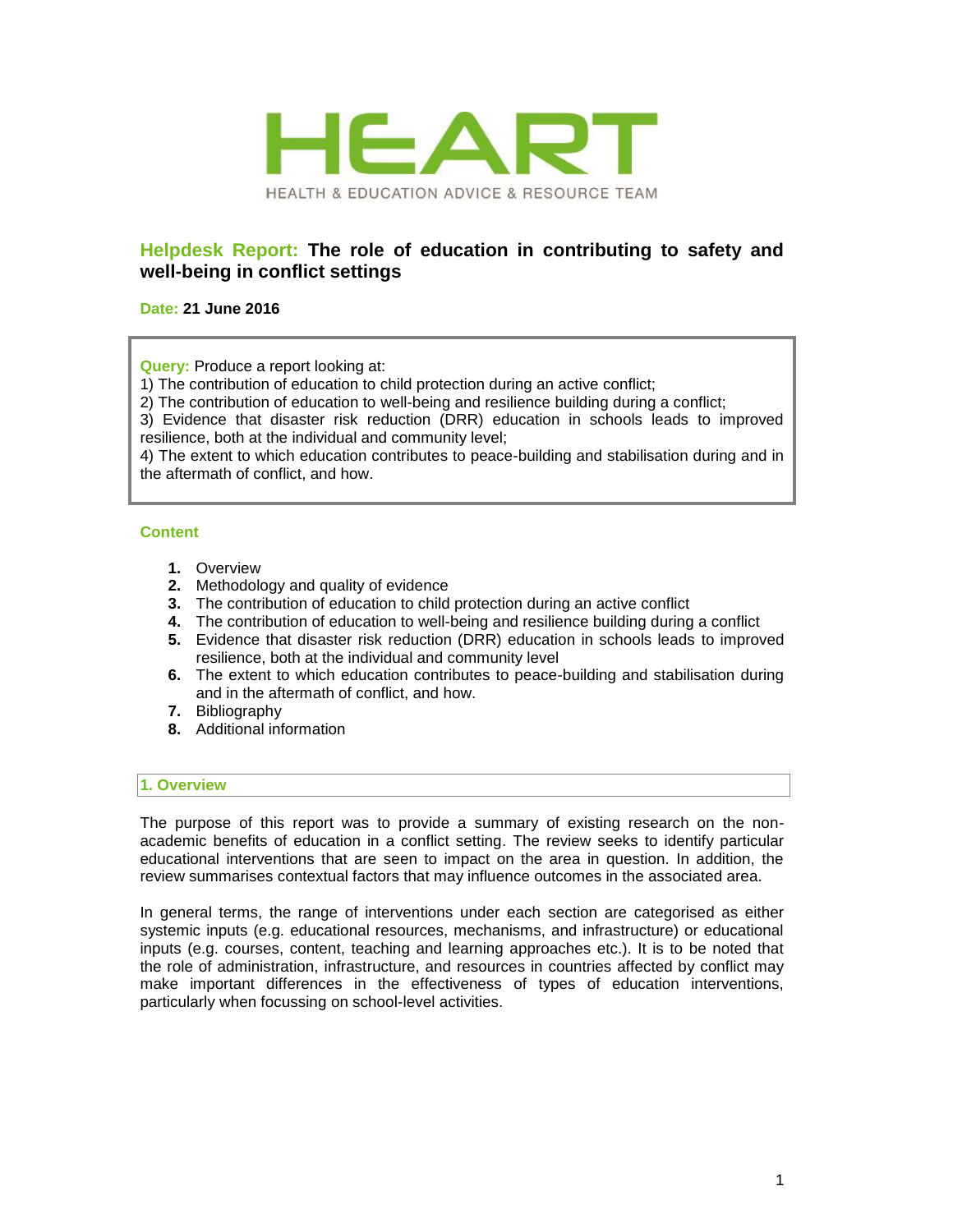## **Summary conclusions**

In general terms, evidence from a broad variety of sources and settings indicate that the following interventions are seen to contribute to the role of education and schooling as a provider of safety and well-being in conflict-affected settings.

#### **Community participation**

Evidence shows that communities play a key role in supporting the contributions that education in conflict-affected settings can make to the safety and well-being of both children and the community at large. Firstly, community mobilisation in advocating on behalf of the school contributes significantly to its role in protecting children from military attacks, conflictrelated violence, and exploitation by militia groups. Secondly, community engagement in schooling through parental support for children's enrolment and attendance, and a general valuing of the importance of education, contribute to creating a stable and safe schooling environment that can support the children, both at school and at home. Thirdly, community engagement in education strengthens the school's role as a focal point for community investment and exchange, and, in post-conflict settings, as a mechanisms for intercommunity interaction that can foster and strengthen community peace and stability.

#### **Teacher roles**

Evidence shows that the teaching workforce have a key role to play in establishing education and the school environment as a safe, protective and fear-free setting for children affected by conflict. This involves ensuring that they have the skills and knowledge to a) maintain a stable and coherent learning environment, particularly in a highly-disrupted setting, b) foster positive peer-to-peer and child-teacher relations, and c) support and encourage children in striving for educational attainment. Teachers also are seen to have a role to play in ensuring child wellbeing through engagement with external initiatives associated with child protection and health referral. However, achieving these multiple roles involves ensuring that the teachers themselves have appropriate and realistic levels of support in terms of training, resources and professional guidance.

## **The schooling environment**

Some anecdotal and observational evidence suggests that the school environment itself has a central role to play in fostering the safety and well-being of children in conflict-affected settings. As already indicated, the community and the teaching workforce are key to facilitating this. However, the implementation of additional conflict-sensitive educational policies and practices have a significant role to play. These might include, but not be limited to, school-level policies and inputs for fostering respectful and supportive peer-to-peer and pupil-teacher relationships; initiatives centring on creative and free play to support child expression; context-specific curriculum and content associated with peace-building, psychosocial care, relationship training, and child rights; and the careful selection and design of educational materials across all subjects. In addition, it is reported that the fostering of high academic expectations at school level has a significant impact on the emotional well-being of pupils in conflict-affected settings.

#### **Inclusive and equitable access**

Inclusive and equitable access to schooling is regarded by some as a key factor in supporting social stability at both community and national levels. In this context, the role of participation in schooling is seen to operate at several levels. Firstly, regular attendance limits the likelihood of children, and youth in particular, becoming engaged in local-level activities including crime and violence. In addition, in specific contexts, school attendance limits the likelihood of individuals being recruited or co-opted into militia groups. Thirdly, educational policies and practices designed to target inclusive and equitable access for children and youth across all communities increases perceived life opportunities, and reduces levels of social isolation and disenfranchisement that, in the long-term, can lead to political resentment and inter-community conflict. However, it is also to be noted that the relationships between access to schooling, social stability, and levels of community-level conflict and violence, are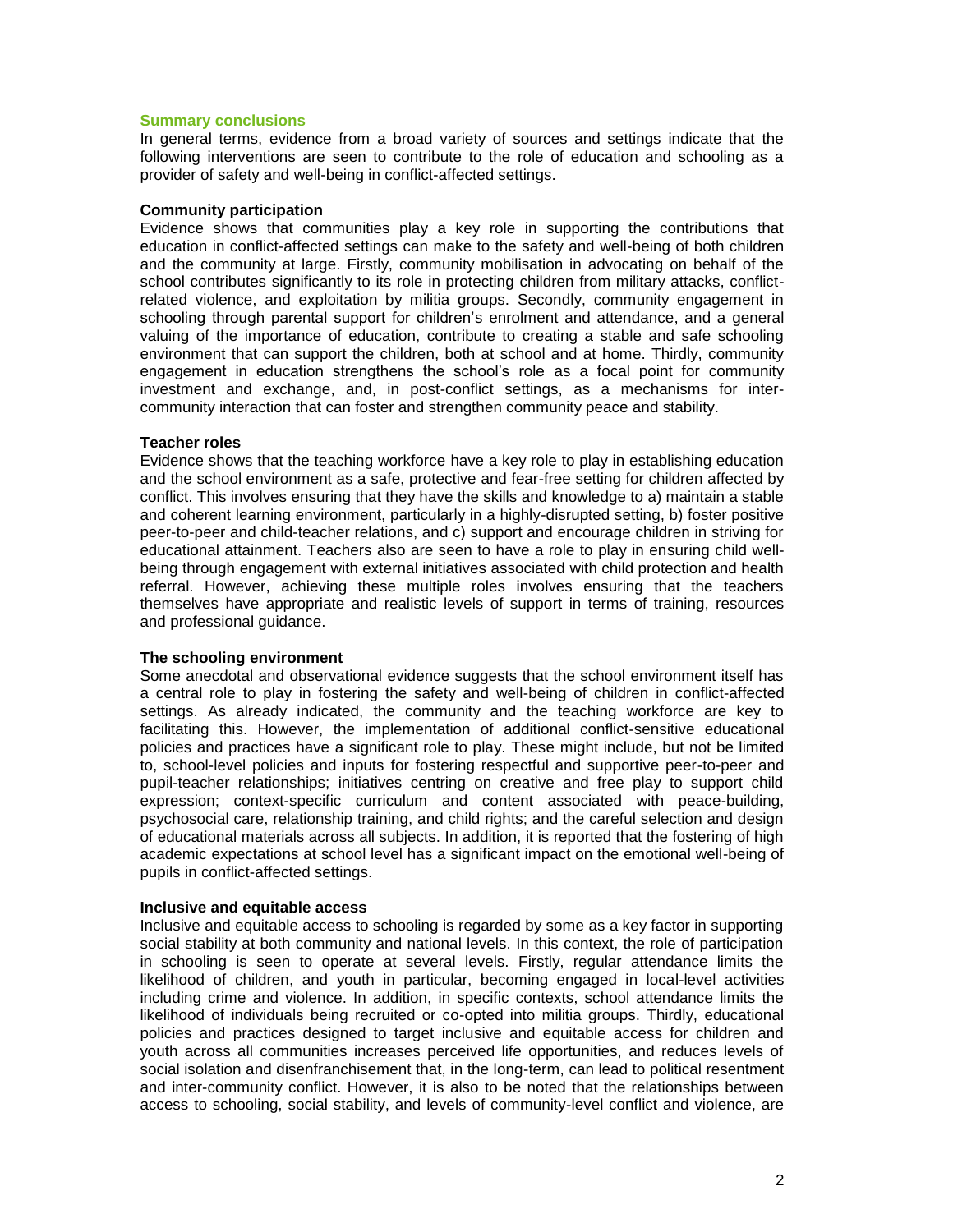highly complex, and that available evidence does not demonstrate the relationships conclusively.

#### **School as a point of access to communities**

In largely practical terms, the school setting is regarded in conflict-affected contexts as a key point of access to the community, and as such can support community-level safety and wellbeing through numerous 'non-academic' interventions including health interventions (e.g. vaccination programmes; health awareness campaigns; health referral programmes), nutrition (e.g. school-feeding programmes; food distribution programmes), and child protection (e.g. child protection engagement and referral programmes). Anecdotal evidence suggests that such interventions can benefit not just the children but also the community at large, through awareness-raising and message-distribution.

#### **2. Methodology and quality of evidence**

## **Methodology**

This review undertook a review of published research on education in conflict and postconflict settings from a broad range of sources, including UN agencies, humanitarian organisations and websites, and academic journals on education and psychology. Documents included meta-studies, literature reviews, and research papers.

Where possible, the review sought to draw on evidence from the Syrian context, both domestic and regional, and/or published since 2011, the start of the current Syrian conflict. However, the limited availability of evidence specific to the current Syrian context made it necessary to drawn on evidence from studies in multiple other conflict- and post-conflict settings. In all cases, the review sought to highlight evidence from only those interventions that indicate examples of transferable good practice.

#### **Quality of evidence**

In general terms, there is a lack of rigorous and robust evidence available on the impact of education on individuals and communities during and post conflict. Of this, the majority of evidence assesses the impact of investment in education for individuals and communities from an economic perspective of investment against return. This is supported by a number of recent literature reviews covering this field. For example, Burde et al. (2015) identified a total of only 13 experimental or quasi-experimental studies conducted in countries affected by crisis. Of these, only 10 assess the effects of interventions on children's quality of learning or wellbeing, and only 6 take into account the specific context of disaster or conflict as part of the research design. Nicolai & Hine (2015) observed that published analysis generally covers multiple countries rather than in depth analysis of the situation in one country or region.

#### **Evidence by sector**

From a sectoral perspective, studies on education in crisis- or conflicted-affected settings largely focus on primary and early years education. There are very few studies conducted in crisis settings that cover secondary education, or focus explicitly on youth. In the Syrian context, this can be seen in part as a result of the 'stark contrast' between levels of educational provision for primary schooling and that for secondary and youth (Chatty et al. 2014). Research on access to secondary school and vocational training for youth is extremely limited, and there is a need to address this (Burde et al. 2015; Nicolai & Hine 2015).

#### **Evidence by intervention**

There is an identified need to extend the focus of research in education in emergencies beyond analysis of provision, access and levels of enrolment, and look more at broader issues of quality, equity, psychosocial effects, and, in the case of education for youth, school-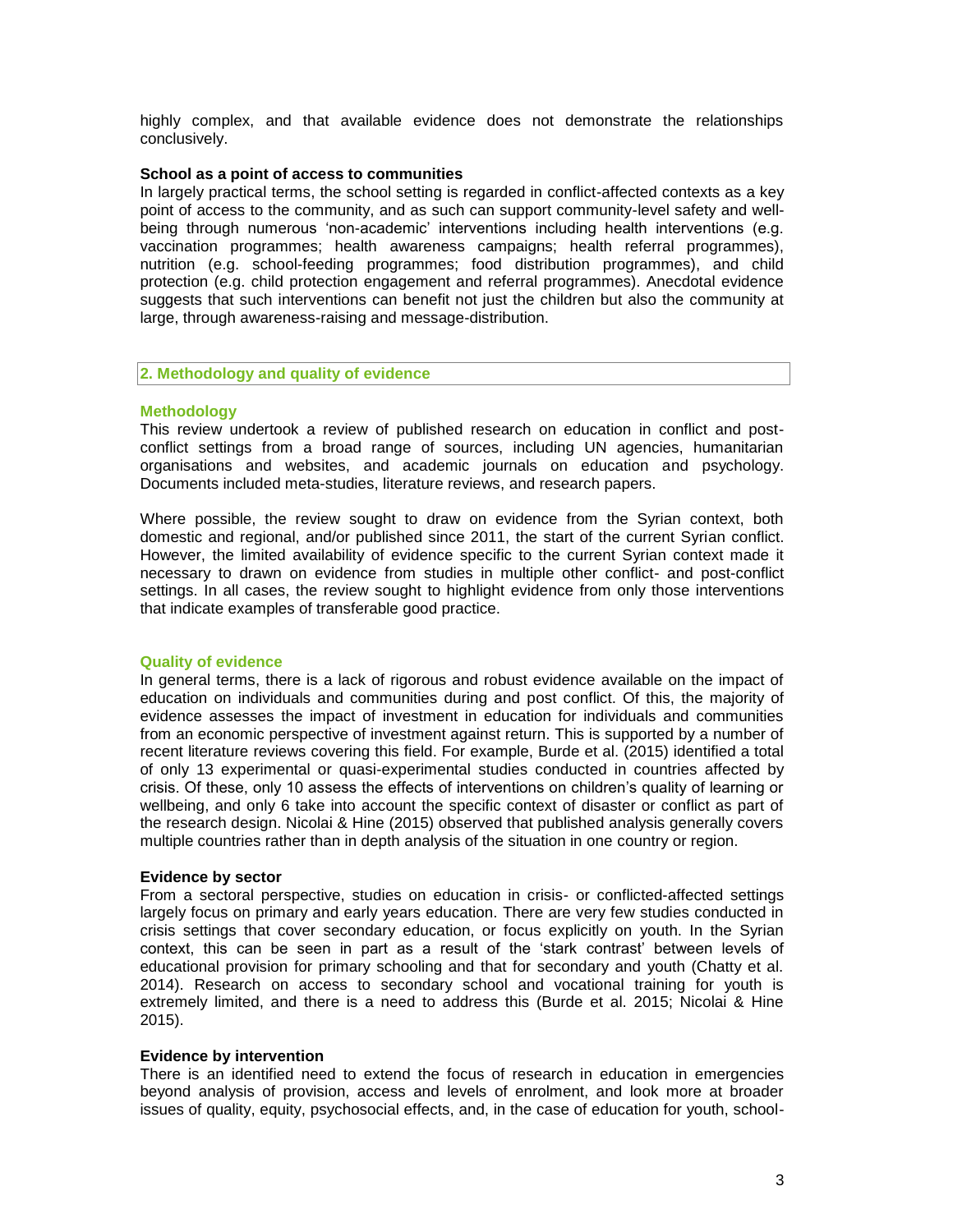to-work transitions (Nicolai & Hine 2015). As the findings of this review indicate, education in conflict settings frequently includes multiple inputs designed to support children across several indicators. However, numerous emerging theory-of-change models for education in crisis- and conflict-affected environments currently remain untested, and very few available studies attempt to determine causality between interventions and outcomes. It is difficult to identify which intervention components work at achieving what outcomes, and which are effective for particular populations (Olenik & Takya-Laryea 2013).

## **Factors influencing the availability of evidence**

The low levels of available evidence is influenced largely by the lack of real-time and up-todate data and analysis from current and on-going conflict-affected settings that can be used to inform decisions on education response. In general terms, this is due to circumstances resulting from the disruption caused by the conflict itself. More specifically, identified issues contributing to the lack of current data and analysis include:

- Ineffective and at times parallel information systems from multiple providers, leaving gaps in data collection and analysis
- Poor frequency of real-time data collection, leaving in-country actors unclear on scale of crises
- Insufficient analysis of existing data
- Assessment tools focused largely on issues of access and primary schooling, rather than full range of needs
- Limited analysis, and ineffective use of data, makes it difficult to communicate priorities and needs

(ODI 2016)

In this context, multiple reviewers highlight the need to develop and share knowledge with a focus on increasing both awareness of need and evidence for high-quality educational interventions in crisis contexts in order to improve delivery systems. It is argued that improvements in real-time quality data and analysis will contribute to this, and will also help support education crisis advocacy, response planning, implementation and accountability (ODI 2016; Alexander et al. 2010).

This analysis also points to the need for more and better research to identify which intervention components offer the most impact in conflict settings. More widely, research in this area would benefit from in-depth systems research focused on specific countries and regions experiencing emergencies, especially as many conflict and post-conflict situations are informed by highly specific contextual factors (Alexander et al. 2010).

However, despite the lack of experimental or quasi-experimental studies, reviewers note a large number of strong observational studies in countries affected by crisis, as well as a substantial body of grey literature generated by UN agencies and international NGOs. Reviewers frequently use these to suggest hypotheses and promising options for future research (Burde et al. 2015; Nicolai & Hine 2015).

**3. The contribution of education to child protection during an active conflict**

It is acknowledged that the right to education is most at risk during emergencies, yet education is critical during emergencies and times of crisis. There is growing evidence that participation in education in conflict-affected situations can save lives (ODI 2016). Being in school can keep children safe and protected from direct combat, especially where schools are identified as agreed safe zones. Participation and school attendance also can protect children from conflict-affected risks such as gender-based violence, recruitment into armed forces and groups, trafficking, child labour and early marriage (Gladwell & Tanner 2014; UNICEF 2016; Winthrop & Matsui 2014). Girls out of school are more vulnerable to early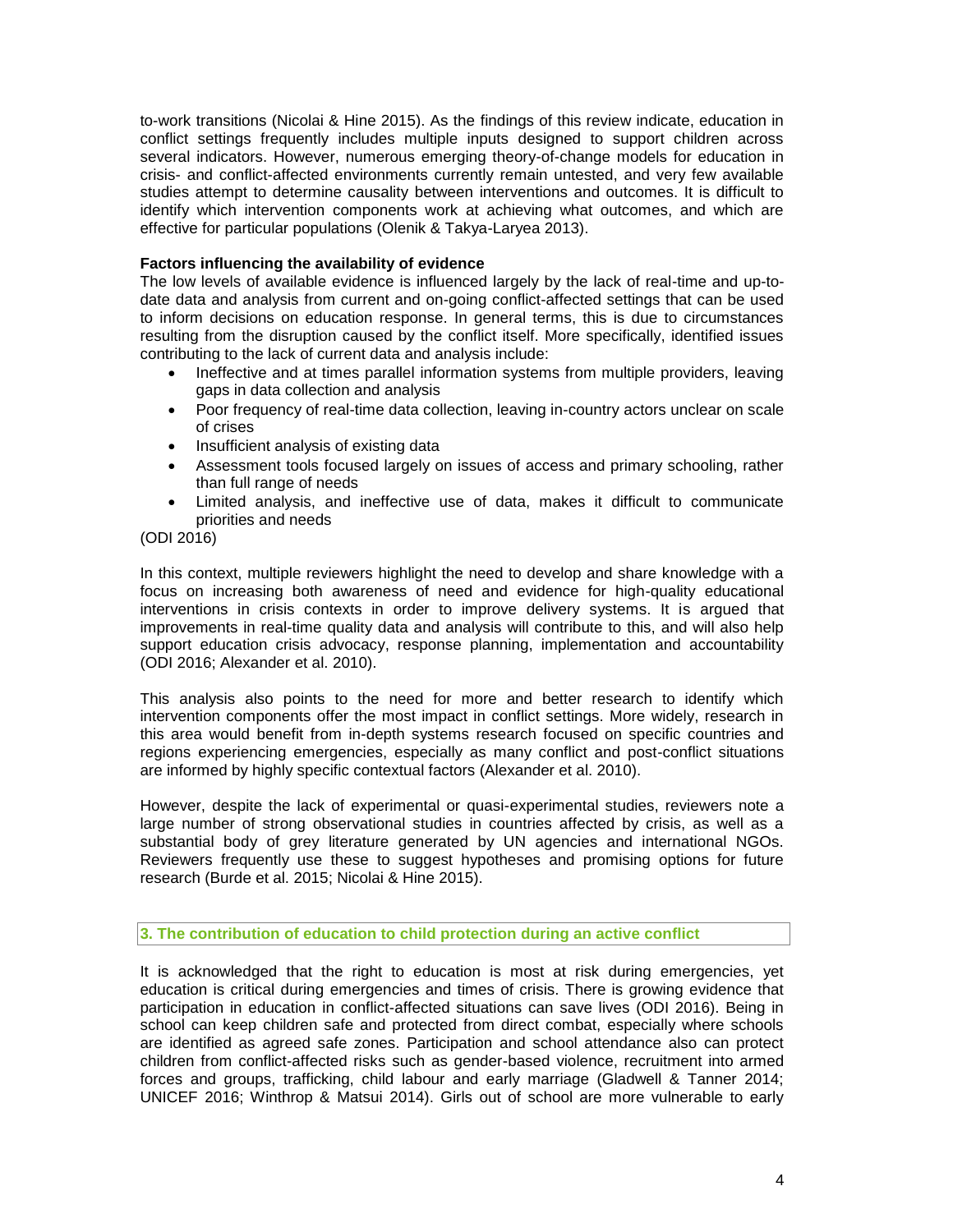marriage and sexual exploitation, and several reports have found this to be the case in Syria (Sirin & Rogers-Sirin 2015). For these reasons, education is regarded by communities as a priority for emergency intervention during active conflict.

Depending on context, and based on the testimonies of recruitment and re-recruitment told by children, parents and teachers, school is considered to be a safer place where armed groups are less likely to target or seek out children in schools. Anecdotal evidence suggests this is based on an awareness of the negative impact that attacking a school has on the reputation of militias; remnants of respect for education among some group commanders; and the impact of community-led negotiations. Similar testimonies were provided by survivors of sexual violence. However, it is worth noting that, in the context of offering protection, girls value 'shelter' as having greater or equal value to 'education', whereas boys prioritise 'education' only (Gladwell & Tanner 2014). It is noted that there needs to be further in-depth research into the intersecting and often complex factors that contribute to protecting schools from armed attack and sexual violence in some locations more than others (Gladwell & Tanner 2014).

More widely, knowledge learned in school is also seen by beneficiary communities to offer protection, with value placed upon life-saving health and hygiene messages, critical thinking skills, and skills in gathering and processing information (Gladwell & Tanner 2014).

**Key interventions that can support education's contribution to child protection can be grouped as systemic inputs and education inputs:**

#### **Systemic inputs to education to support child protection:**

#### **Community participation**

Emerging evidence also suggests that a greater sense of community ownership in education and engagement with schooling serves as a protective mechanism against local attacks on schools, and makes parents and students feel safer about school attendance (Groneman 2010). In a global evaluation of their Child Friendly Schools (CFS) programme, UNICEF found that high levels of community and family participation were positively associated with students feeling safe and included in school, especially among girls (UNICEF 2009). Observational studies have found that NGO-run schools that rely on community participation in conflict settings are less frequently attacked than government-run schools (Glad 2009; Rowell 2014; Burde 2014 in Burde et al. 2015). Community members often have the ability to respond quickly, the knowledge of the local context, and the commitment to protect education for their children. Stakeholders perceive community-based measures to be one of the most powerful mechanisms to protect education from attack (Koons 2015).

In certain countries or regions affected by acute conflict, there is promising evidence to support the role that community-led negotiations with political or insurgent groups have protected schools, students, and teachers from attack (Burde et al. 2015; Thompson et al. 2014). Community interventions include negotiating with militia to preserve school safety and status by sensitising militia on importance of education, and also disseminating community views at a regional level. The success of these negotiation methods vary, depending on the particular militia group concerned (Thompson et al 2014; Gladwell & Tanner 2014). It is reported that these strategies are more effective when the relevant militia leader has received some schooling, or sends their own children to school (Gladwell & Tanner 2014).

In support of the above, a study commissioned by the Global Coalition to Protect Education From Attack (GCPEA) found that there is some evidence that involving local communities enhances the effectiveness of initiatives to protect education, and compensates for the lack of state capacity in this area. Community engagement in schooling promotes the appearance of political neutrality, which enhances security, and also encourages a sense of ownership, which increases the likelihood of communities ensuring the protection of schools at a later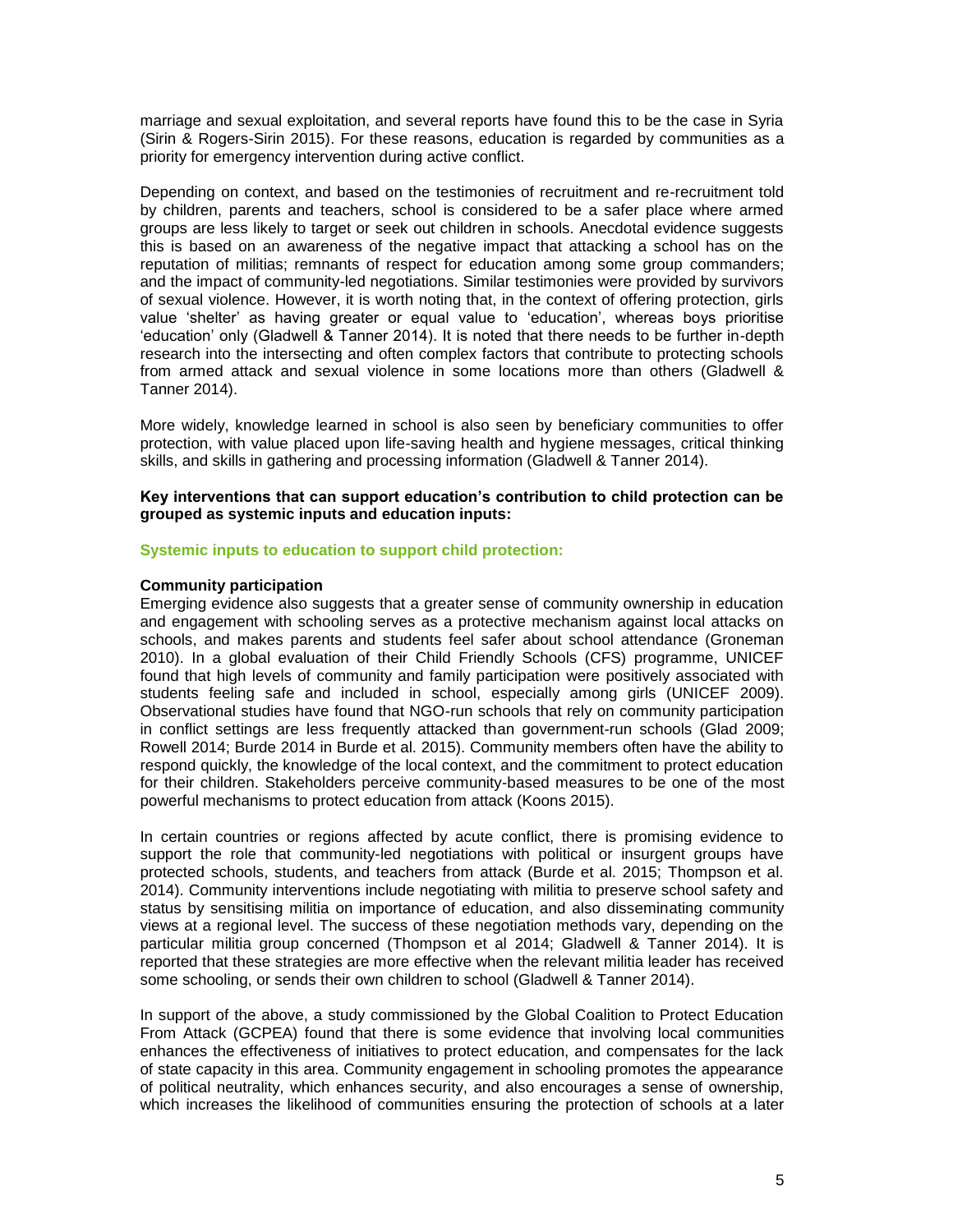date (Thompson et al. 2014). In the Syrian context, this finding is supported by evidence from an evaluation of the People in Need (PIN) initiative, which works with local councils in both the Aleppo and Idlib areas to select 'Temporary Learning Spaces', spaces safe enough to restart education activities. Working with the local civil administrations rather than with political or religious actors has helped gain local acceptance for PIN activities (Burbach 2014).

Thompson et al.'s GCPEA study (2014) on the role of communities in protecting education draws on case studies to outline 12 steps in the process of mobilising communities for school protection. These steps include: i) coordinating and collaborating with communities; ii) mapping and power analysis; iii) creating social cohesion; iv) identifying issues of concern to community-level stakeholders; v) creating wider ownership; vi) developing a protection plan; vii) monitoring, evaluating, and ensuring accountability; viii) carrying out a risk analysis; ix) allowing groups to organise themselves; x) capacity strengthening, awareness raising, and/or social behavioural change; xi) resourcing and implementing the plan; and xii) feeding back lessons learned to community groups. It is also important to: staff the programme with staff who are neutral representatives of the population they will be working with; work with and through local NGO partners; engage children in the process; and adapt the programme to the context so that it does no harm.

However, in order to achieve such steps in an effective manner, effective and sustainable local involvement in protecting education from attack requires a high level of community capacity building on the part of external stakeholders, as well as commitment from community members (Groneman 2010). Some evidence shows that this can be undertaken through interventions for public awareness raising, for example through national campaigns on topics such as: the importance of education; going back to school after conflict-caused closures; and schools as protected conflict free zones (Koons 2015). Other inputs centre around building communities' capacity on key protection topics, including: advocacy and promotion of the right to education; children's and human rights; school evacuation and school safety; school-based contingency plans in case of attacks and military use; psychosocial support methods; alternative learning modalities for when schools are closed; early warning systems; and first aid (Koons 2015).

## **Administration & Communications**

Limited anecdotal evidence suggests that, when available, mobile phone messaging platforms can facilitate the physical protection of schools and students in conflict contexts, especially where attacks on schools are a particular problem (Thompson et al. 2014). In Gaza, Souktel implemented a large scale, web-based SMS alert and survey system as part of the UNESCO crisis-Disaster Risk Reduction (c-DRR) programme. Message sharing across parents, school staff and other community members enabled announcement of alerts and emergency notifications of ongoing military activities, alongside more general school announcements. The system was also used to deliver SMS-based surveys to collect data related to programme activities and was eventually connected to emergency response partners (hospitals, paramedics) to ensure timely response in case of schools being attacked (Souktel 2012, in Burde et al. 2015). However, descriptions of lessons learned largely cover issues of technical implementation rather than actual impact on child protection (Burde et al. 2015), and are clearly dependant on the availability of a working communications infrastructure as well as community access to the relevant technology.

## **Child protection programming**

Particularly in IDP and refugee camps, schools and child-friendly spaces are a key mechanism in finding, identifying and accessing children at risk of abuse or abandonment. Teachers' roles in identifying problems and referring children increase the visibility of the child protection services at community level in the camp. With training in child protection, the role of teachers is seen as particularly important in providing holistic protection and overseeing a safe environment for children to come to (Alexander et al. 2010). Surveys of child responses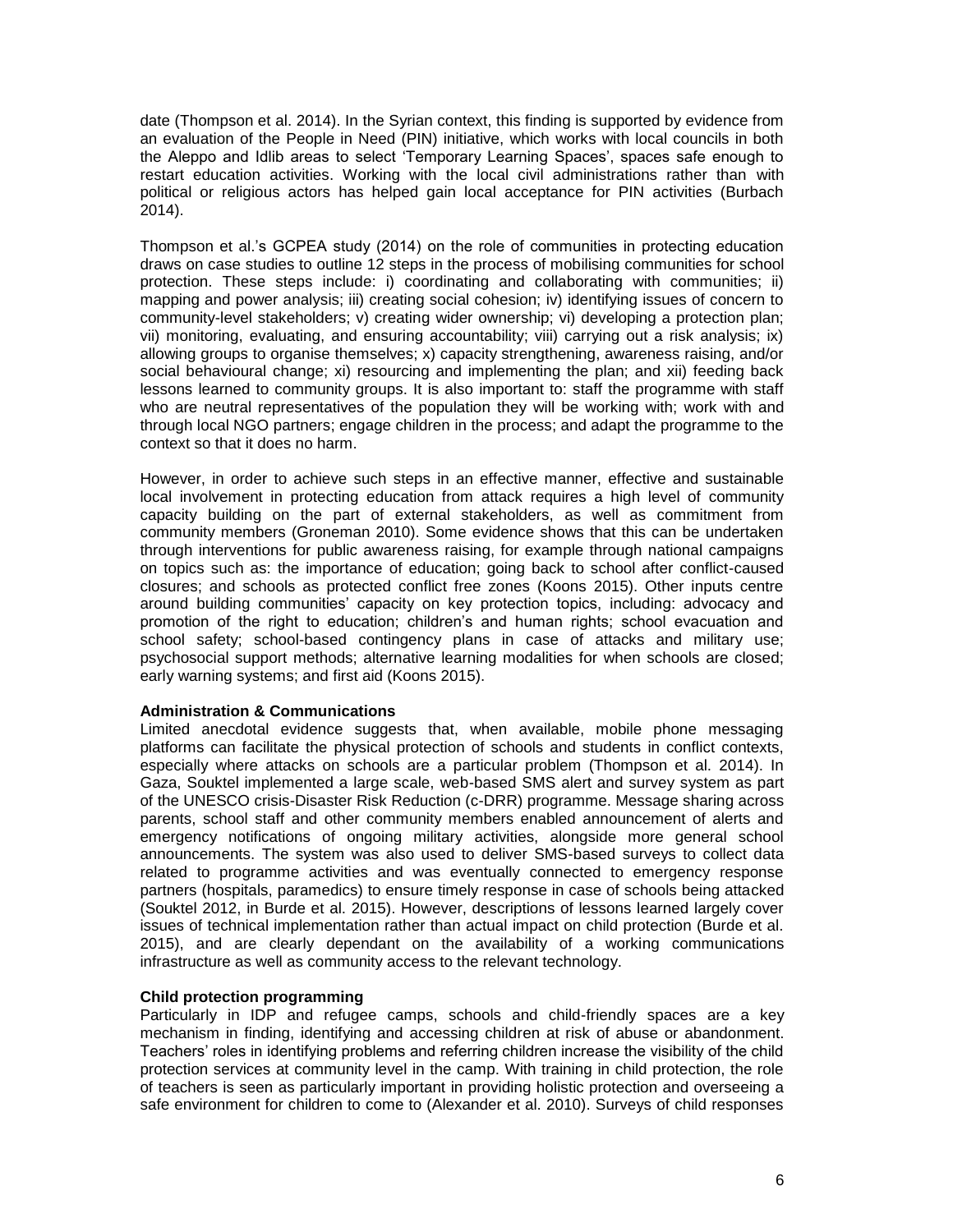highlight the role of teachers in treating the children well and protecting them within the school environment (Gladwell & Tanner 2014).

## **Educational inputs to support child protection:**

#### **Children's rights education**

Where school is used as an opportunity to teach children about their rights, interventions can help identify for children the risks they face in terms of child labour, abuse, and exploitation. Initiatives include a school-based Child Club as a forum for discussing child protection issues and alerting children to the services available. In surveys of such interventions, children have highlighted that such school-acquired knowledge was not only giving them options for the future, but helping them to protect themselves in the present day. Parents also indicated that children's risk awareness and general ability to be alert and make sensible decisions increased when they attended school (Gladwell & Tanner 2014), a point also made in Alexander et al. (2010).

#### **Relationship education**

Through relationship education, teachers teach children about healthy relationships, each other's rights, and the impact of sexually transmitted infections. Such interventions are particularly important in contexts with high incidence of rape or sexual violence, as school is not always a safe environment (Gladwell & Tanner 2014; Alexander et al. 2010).

#### **Protection through targeted interventions for health and hygiene**

The connection between education and physical health is well established, and educating girls in particular has a positive influence on health outcomes (Winthrop & Matsui 2014). Appropriately designed school-level inputs for health and hygiene education, particularly those surrounding WASH, are seen as effective in increasing well-being and health resilience among children and their communities (Alexander et al 2010). Children report learning about toilets, hand-washing, clean water and disposing of harmful materials in school, and then conveying good practices to their families. Interventions through classroom lessons and school clubs can provide children with important information on communicable diseases such as cholera and HIV, and a range of studies has shown increases in healthier sexual behaviours as a result of education increased understanding of HIV and AIDS and of STIs (Gladwell & Tanner 2014; Alexander et al 2010). For logistical and administrative purposes, schools have demonstrated their role as an ideal location for carrying out health surveys and vaccinations, thereby offering additional layers of protection (Gladwell & Tanner 2014).

In specific contexts, there is evidence that teachers have become important sources of information on a range of health issues affecting the community, and are able to ensure that life-saving health practices are taught directly to children in a way tailored to their understanding and specific needs. In addition, with appropriate training, some evidence shows that teachers have also been key in identifying illness and referring sick children to health clinics (Gladwell & Tanner 2014).

## **4. The contribution of education to well-being and resilience building during a conflict**

The need for emotional support provision for those children affected by the Syrian conflict has been well-researched. The Bahçeşehir study (2012-2013) aimed to document the levels of trauma experienced by Syrian refugee children living in a Turkish refugee camp, to assess their mental health needs. Nearly half (45 percent) of the surveyed Syrian refugee children experienced Post-Traumatic Stress Disorder (PTSD) symptoms—more than ten times the rate observed in other children around the world who also took the same survey. The PTSD rate among Syrian refugee children is comparable to that observed among other children who experienced war, such as Palestinian and Bosnian refugees (Sirin & Rogers-Sirin 2015).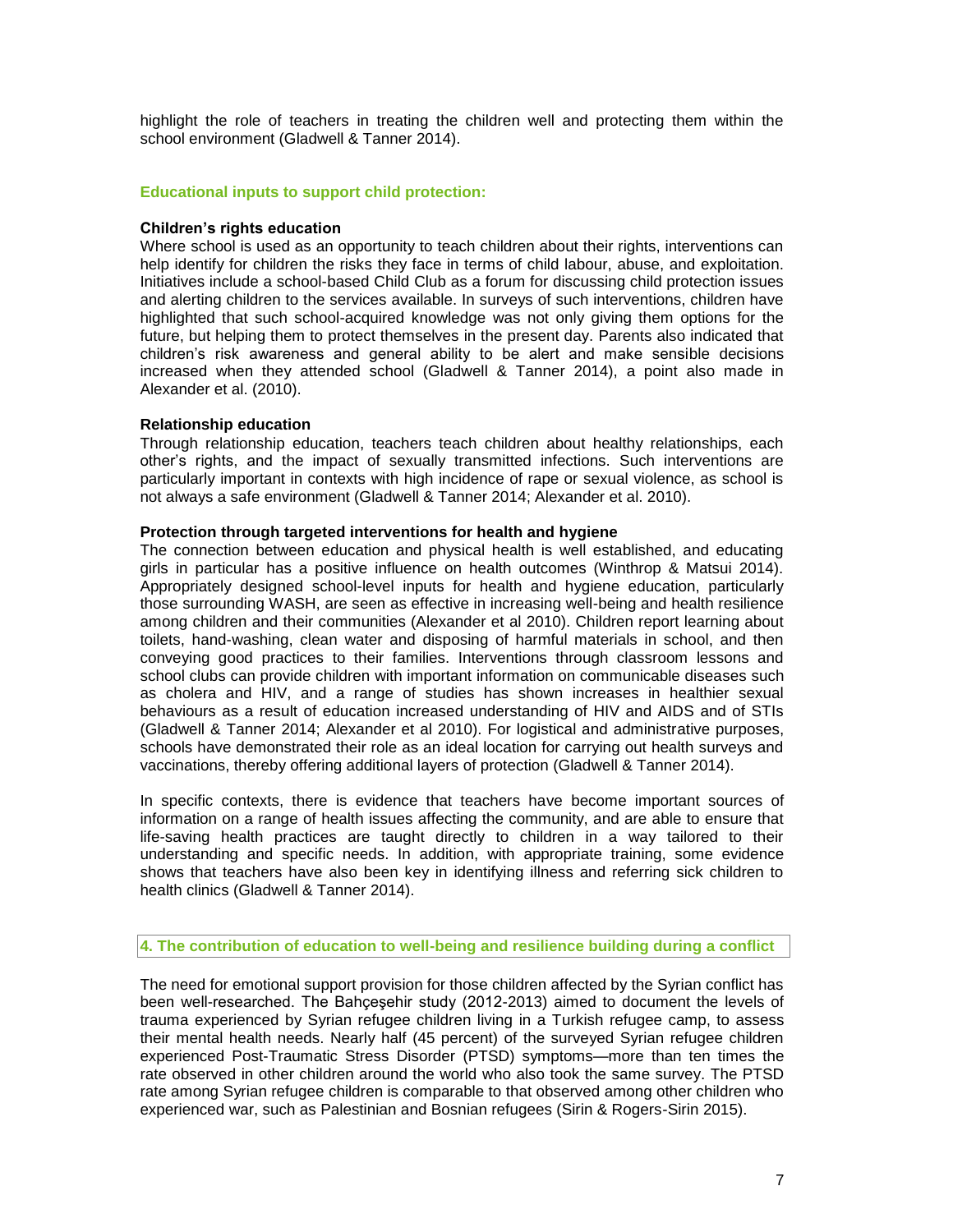In general terms, it is acknowledged that, in conflict-affected settings, education in the form of regular schooling and school attendance can provide the stability, structure and routine that children need to cope with loss, fear, stress and violence (UNICEF 2016; Alexander et al 2010). Emerging evidence shows that, for the majority of children and youth affected by conflict or disaster, school routines improve mental health and resilience (Burde et al. 2015) and aids recovery from the extreme distress many have experienced (Gladwell & Tanner 2014). With the provision of appropriate systemic and educational interventions, the educational system can work as a special institution to fortify children's resilience and coping mechanisms when they live in violent environments (Slone & Shoshani 2008; Noltemeyer & Bush 2013, in Burde et al. 2015; Gladwell & Tanner 2014). Evidence shows that education in conflict-affected settings improves life chances and is highly prioritised by both children and adults in crisis-affected communities, for reasons of both stability and opportunity (Nicolai & Hine 2015; ODI 2016; Gladwell & Tanner 2014).

In general terms, evidence suggests that well-being in school-based contexts is supported through peer-to-peer and community-based learning, teacher learning, student-led clubs and other cultural and extracurricular activities that foster social interaction, teamwork, and respect for others. School activities can include play, recreation and story-telling to promote healing and build psychological resilience by providing skills and competencies to deal with challenging situations (Gladwell & Tanner 2014). In the context of Syrian refugee youth across the 5 neighbouring host nations, this is a point reiterated by Chatty et al. (2014).

In general terms, evidence suggests that resilience in school-based contexts is supported by a similar spread of mechanisms. A World Bank qualitative study examining education resilience approaches for Palestine refugees found the following key factors contributed positively to educational resilience: a collective understanding of the value of education; setting education related goals and objectives to provide quality pedagogy, to give students a sense of control and competence, and to create purpose and hope in motivation to study; and mechanisms for relevant school-level support from a mutually reinforcing network of empathetic staff, peers, and family members (ERA 2013).

In light of this, many educational interventions in countries and regions affected by conflict and crisis attempt to support children, youth, and their families by helping to mitigate risk and promote psychosocial wellbeing and resilience. There is strong evidence to support creative arts and play therapies, early childhood development, and the provision of extra services to the most vulnerable (especially girls and younger children) as ways to improve wellbeing (Burde et al. 2015). However, Burde et al. (2015) also note that research on such interventions in these settings are limited primarily to observational studies. They instead refer to more robust evidence from research conducted in the US, which indicates that wellstructured and organised schools that provide safe and protective learning environments for conflict-affected students have contributed to improved academic outcomes, physical and mental health, and social behaviour.

#### **Based on the above, key interventions that can support education's contribution to well-being and resilience during conflict include the following:**

#### **Systemic inputs to education in order to contribute to well-being and build resilience:**

#### **Community participation**

In general terms, education is seen to contribute to the psychosocial resilience of communities by providing support for children and their families and facilitating perceptions of new opportunities (Chatty et al 2014). More widely, anecdotal evidence suggests that education and schooling as a focal mechanism facilitates community socialisation and creates a strong community structure (Alexander et al 2010). This is something that is seen as particularly important in camp settings in conflict-affected situation (Gladwell & Tanner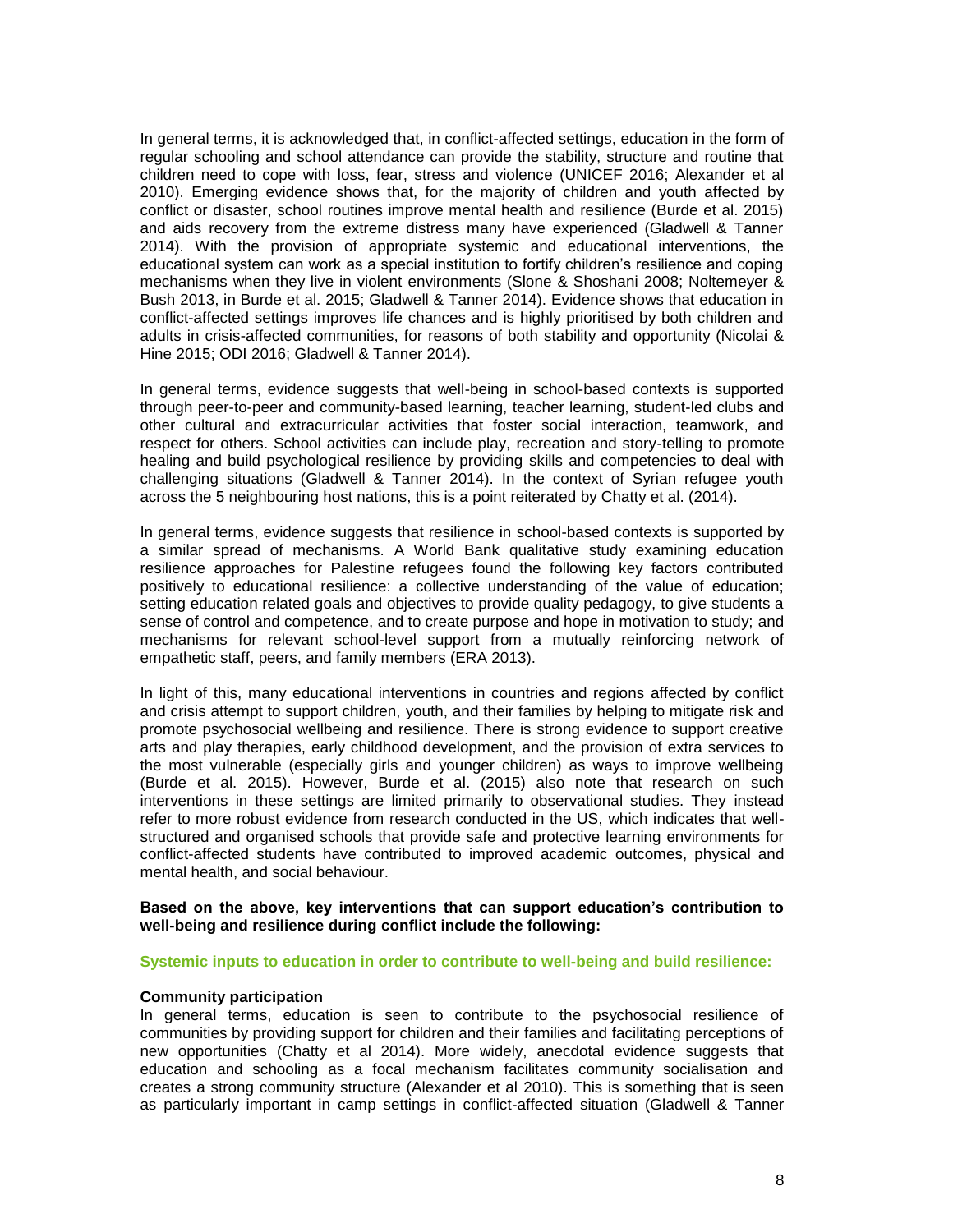2014) and is currently being advocated for in the context of Syrian communities in Lebanon (Shuayb, Makkouk, & Tuttunj 2014).

More specifically, some evidence suggests a positive relationship between communitysupported school-based interventions and students' psychosocial functioning and learning outcomes. The Norwegian Refugee Council's (NRCs) 'Our Communities, Our Schools' intervention in Palestine sought to engage parents and communities around school operations and education activities, and promote inclusive, student-centred teaching. NRC's 'Better Learning' intervention, also in Palestine, aimed to provide community-based teachers and child-workers with strategies for addressing the effects of child trauma by analysing teacher questionnaires and stakeholder narratives. Qualitative data from both interventions points to a positive relationship between improvements in student engagement, students' psychosocial functioning as well as improvements in students' academic achievement (Shah 2014).

#### **Support to parents and caregivers**

Recent studies in emergency settings suggest the importance of including parents and caregivers in interventions to address wellbeing. Researchers found that caregiver mental health was highly and significantly related to youth mental health, and parents and teachers' mental health in conflict-affected situations affect their ability to care for children (Burde et al. 2015). Evidence shows that cycles of violence and abuse are easily perpetuated in the classroom environment and such situations lead to long-term detrimental effects for a child's development and future outcomes (World Bank & IRC 2013). These studies suggest that psychosocial interventions and other support in emergency settings should include or directly target caregivers in their efforts to improve children's mental health (Burde et al. 2015).

#### **Educational inputs to contribute to well-being and build resilience during a conflict**

#### **Participation in active learning**

At the individual level, evidence shows that participation in education has important secondary physical and psychosocial health effects that contribute to a population's overall well-being and capacity to cope with difficult circumstances (Winthrop & Matsui 2014). Participation in active learning is seen to have an intrinsic worth for children and their parents, and is seen as contributing to a sense of well-being and happiness among conflict-affected children. In this context, learning is associated by beneficiaries as a locus for overcoming adversity, providing meaning and purpose, and enhancing the skills that children perceive they need to in order to navigate the challenges they face (Alexander et al. 2010). Parents have reported that children going to school are happier and more motivated, and that this also has a positive impact on their families and wider communities (Gladwell & Tanner 2014).

Evidence shows that children who attended school felt that they were able to make a better contribution to their communities, enhancing their self-esteem, sense of purpose and value, which in turn contributes to an individual's resilience to crisis (Winthrop & Matsui 2014).

#### **Creative arts and play therapies**

Creative arts are increasingly employed in psychosocial interventions aimed at children affected by conflict and crisis (Jordans et al. 2009, in Burde et al. 2015). They include music therapy, creative play therapy, dance, drama, painting and drawing to enable the processing of traumatic experiences.

Evidence shows that, in both conflict and crisis-affected contexts, creative arts and play therapies have had positive effects for participants. A systematic review of 21 studies on interventions targeting 1800 refugee children found that cognitive behavioural therapy (CBT) and creative arts-based programmes resulted in significant improvements in mental health (Tyrer & Fazel 2014). An observational evaluation of 'Right to Play' programmes in refugee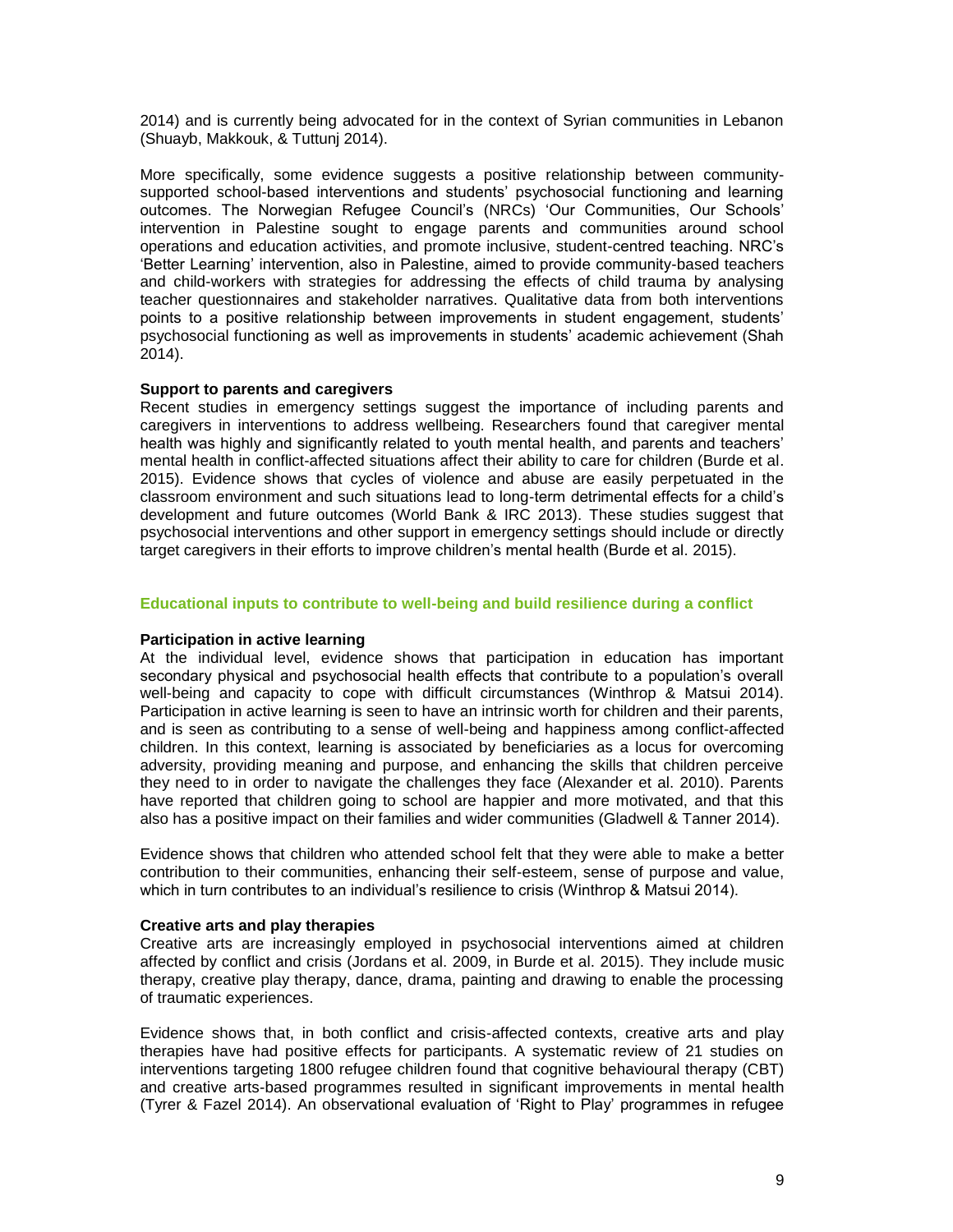camps in Tanzania and Pakistan found that participation supported wellbeing, particularly through the enhancement of peer relationships, student and teacher relationships, and the inclusion of young girls (Lange & Haugsja, 2006, in Burde et al. 2015).

## **Fostering of educational expectations**

Promotion of high educational expectations and positive self-esteem among conflict-affected children are seen to have an impact on their resilience (Alexander et al. 2010). Evidence shows that academic resilience in conflict-affected settings is strengthened by external factors including: high expectations at home; caring school relationships; and caring peer relationships, as well as by internal factors including: high positive self-perception, high education aspirations, empathy for others, and hope for the future (Gizir & Aydin 2009, World Bank 2014b, in Burde et al. 2015). The role of educational participation in fostering resilience is further supported by comments and observations made by conflict-affected children, reported in Gladwell & Tanner (2014).

## **Early childhood development programming**

There is strong evidence to support the impact of interventions focused on early child development on child wellbeing. A non-formal education intervention in Bosnia consisted of weekly meetings to promote good mother-child interaction, peer support, and increased knowledge of child development and trauma, as well as to provide basic health care (Dybdahl 2001 in Burde et al. 2015). Psychological tests and qualitative observations revealed significant post-intervention differences between treatment and control groups on child psychosocial functioning, as well as on measures of maternal wellbeing and mental health.

An evaluation of a UNICEF programme in the DRC reported that children who have attended ECD centres were better able to express themselves without fear. Family communications and parents' attitudes were also reported to model healthy behaviours better (Burde et al. 2015).

## **Teacher roles and practices**

Evidence shows that students' relationships with teachers are important predictors for academic performance and positive health and social behaviours. Several meta-studies identified perceptions of teacher fairness and teacher respect for students as important contributors to resilience and psychosocial wellbeing (Tol et al 2013; World Bank 2014b; Noltemeyer & Bush 2013, in Burde et al. 2015).

However, enabling this requires teachers to be trained in psychological support and gaining understanding of the impact of violent and distressing events on children (Gladwell & Tanner 2014). In the Syrian context, the influx of Syrian children has stretched educational resources in Lebanon, Jordan, and Turkey, and a priority concern is that, in addition to the shortage of material resources in this context, most teachers have not been trained in addressing the needs of traumatized children, some of whom may exhibit difficult behaviours (Sirin & Rogers-Sirin 2015; Shuayb, Makkouk, & Tuttunj 2014).

Such training focuses on helping teachers recognise the importance of their relationship with students beyond the academic roles. Findings have shown that, during school-based assessments conducted during the two years after training, teachers demonstrate a strong awareness of children's psychosocial needs and sometimes prioritise these over and above their material needs. Teachers who have attended programmes are more conscious of the difficulties inherent in trying to provide adequate psychological care for their pupils, but also feel better equipped to do so. Such interventions have also been successful in enhancing the development of positive teacher-student relationships, and thus in improving student's satisfaction with their education (Locatelli et al. 2002 in Bell 2011).

However, from a pedagogic perspective, research suggests that addressing the psychosocial needs of children through a stand-alone 'psychosocial' module for teachers may not be a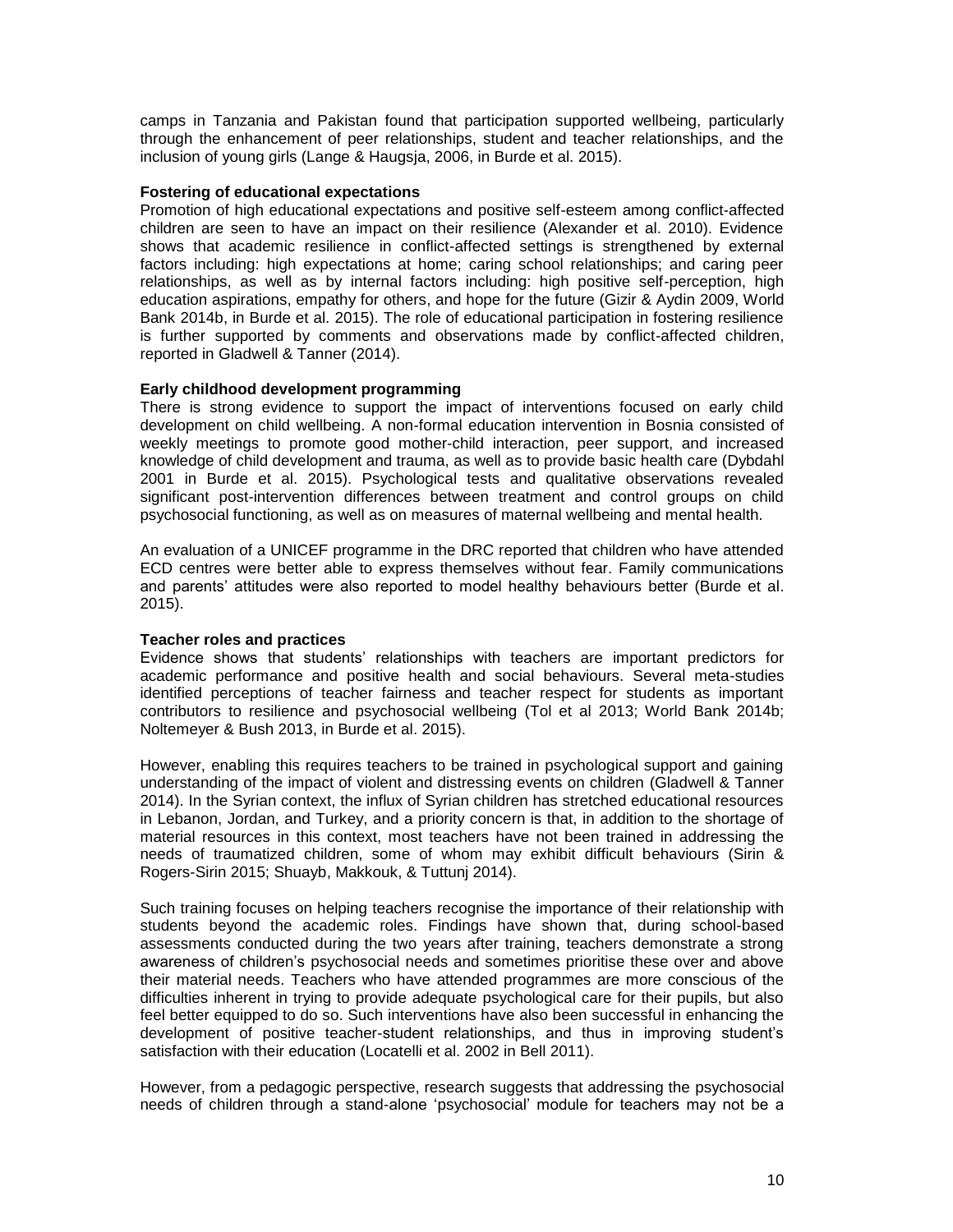wholly effective approach, and may lead some teachers to believe that the training enables them to solve children's problems. Instead, the integration of the psychosocial concepts into standard pedagogy, lesson planning and classroom management training may be more appropriate (Winthrop & Kirk 2005, in Bell 2011).

Finally, while some evidence suggested that teacher sensitisation programmes can contribute to helping children come to terms with psychological and social problems, success is also dependent on the education system's ability to support its teachers both through good quality training and through on-going professional feedback and support (Bell 2011).

## **Targeted interventions for psychosocial care**

Education in fragile contexts can play a particularly important role in supporting children's psychosocial well-being. The ability of children and youth to regulate their emotions, develop cognitively, form relationships with others and have hope for the future are all part of psychosocial well-being and help them cope constructively with uncertainty and crisis. Especially in fragile contexts, this is important for young people's healthy development (Winthrop & Matsui 2014).

Within this, the role of psychosocial care as part of formal school-based support is under some debate. The label 'psychosocial programming' has been used to refer to ongoing structured activities that may combine creative and psychotherapy activities, safe spaces for play and recreation, sensitising teachers to the needs of conflict affected young people, bringing trained counsellors in to schools to conduct a series of focused sessions, or identifying and referring to problems outside the school. Schools are regarded as good places for psychosocial programmes because they can potentially access many children of different ages, draw on existing resources, and, ideally, offer a neutral stigma-free environment. However, across psychosocial support (PSS) programming, there is little consistency in goals and approaches (Bell 2011).

The EFA Global Monitoring Report for 2011 (UNESCO 2011) focuses on education in conflict settings and recognises the importance of psychosocial interventions in addressing the negative effects of conflict, including depression, trauma, shame and withdrawal, that can have significant consequences for individual learning. However, from an educational perspective, there is little evidence regarding the impact of such activities on improvements in children's learning. Very few studies show a direct improvement in education outcomes after a psychosocial intervention, whether school or community-based. A small number of studies on school-based psychosocial interventions demonstrate improvements that could impact on educational outcomes indirectly through, for example, reduced anxiety, a sense of structure and meaning in the individual's life, improved self-esteem and improved relationship with teachers (Bell 2011).

However, emerging evidence suggests that children and youth affected by conflict respond less well, and sometime adversely, to therapies that focus on trauma rather than on daily stressors (Burde et al. 2015). In this context, numerous reviews highlight the dangers of using Western-based models as the basis for psychosocial care in a school setting, and emphasise the fact that contextually-relevant programme design should serve as a guiding principle for EiE interventions that address wellbeing (Burde et al. 2015). The issue of community and context-sensitive implementation more generally is also highlighted by Novelli et al. (2014).

Similarly, existing psychosocial care approaches may not reach the most vulnerable in any given context. Girl children are especially exposed. Several studies with a variety of populations show mixed, weak, or even negative effects of psychosocial interventions for girls (Burde et al. 2015). This suggests the importance of specific and targeted support programmes, particularly for traditionally marginalised groups.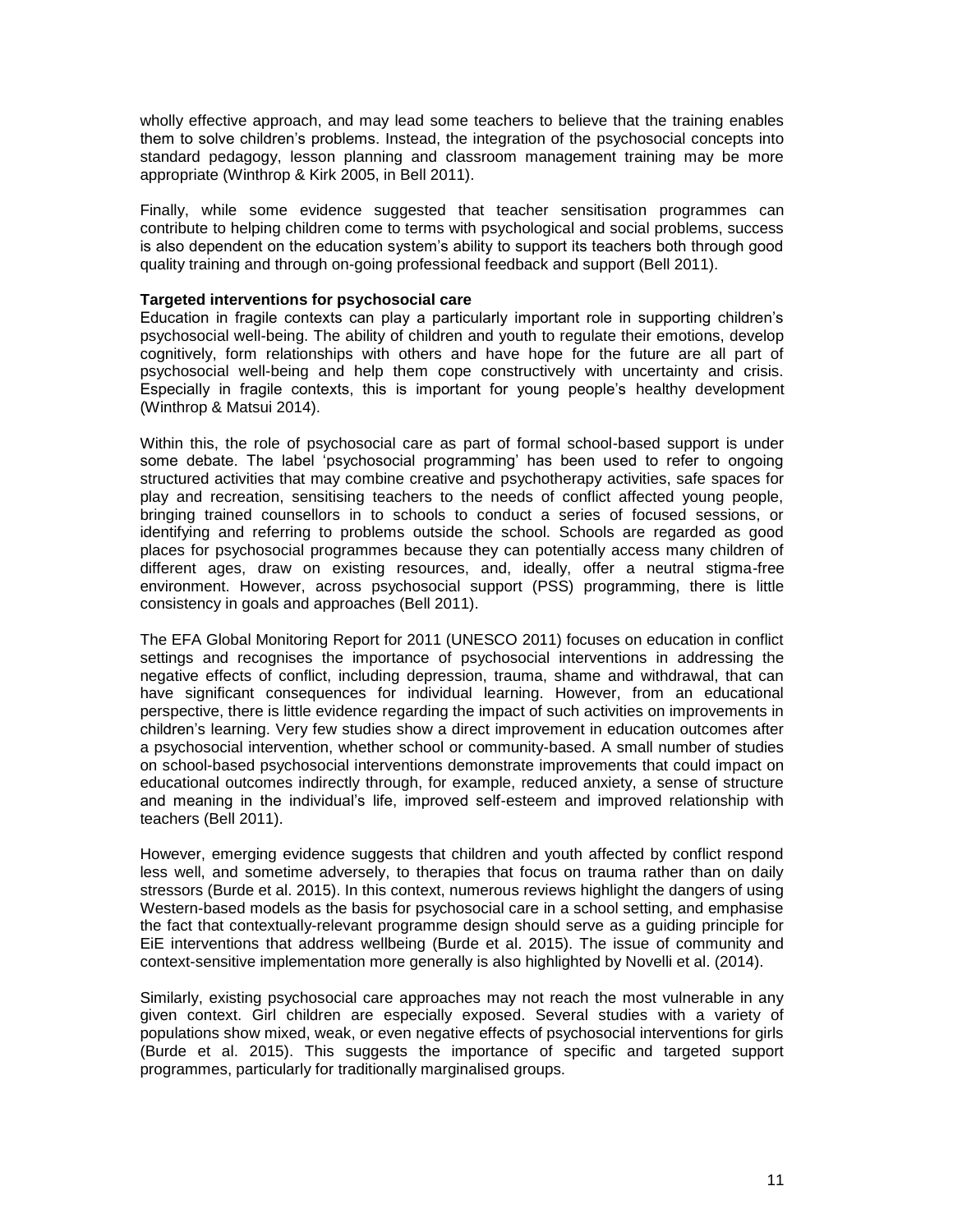Overall, studies show that psychosocial support can be provided through a range of general and holistic interventions, rather than through specific PSS counselling. Key activities include: ensuring schools are open and accessible; implementing safe play programmes to help children normalise their behaviour through play with their peers; and teacher sensitisation training (Jordans et al. 2009; Barenbau et al. 2004; in Bell 2011).

More specifically, running activities in schools that combine creative and skills components with distinct psychological recovery components can reach many children and has had positive outcomes such as improving children's concentration in schools, increasing their feelings of security and reducing symptoms of trauma. Peer-to-peer dialogue has been employed in schools with some success. Peer dialogues appear to be useful psychosocial tools since they build important life skills. Finally, having specialised counsellors work with individuals and groups of severely affected children and youth has proven to be effective, but only when these efforts have been implemented in cultures that traditionally use mental health interventions and in schools which are part of functional education systems (Jordans et al. 2009; Barenbau et al. 2004; in Bell 2011).

## **Social & Emotional Learning (SEL) initiatives**

Evidence-based SEL programmes consist of two components: creating safe learning environments and providing social competency instruction (Dean 2014). SEL programmes create a safe learning environment as a necessary foundation to ensure protection, provide routines and a sense of normalcy for conflict-affected children. Successful SEL programmes also complement safe environments with social skill-building, where explicit SEL instruction has a designated time slot, and is infused in course curriculum, and where students are given the opportunity to demonstrate SEL skills.

The majority of SEL research comes from programmes in the US. However, a few SEL programmes piloted in conflict-affected countries have been examined for impact evaluation and have shown promising results. Dean (2014) cites the Opportunities for Equitable Access to Quality Basic Education (OPEQ) in DRC as one example where recent qualitative feedback from children assigned to the pilot cohort perceived their teachers to be more supportive than those who did not receive the intervention package. Another promising programme is the International Rescue Committee's (IRC's) Healing Classrooms Initiative. With a focus on student and teacher well-being in order to improve educational outcomes, the programme aims to improve teacher training and community participation through evaluation and staff training. The evaluation of Healing Classrooms has yielded positive and encouraging results based largely on qualitative and anecdotal reports of teachers and students, where teachers made considerable improvements in their efforts to create more safe and child-centred learning environments that included regular routines and individualised attention. Teachers also employed more effective and creative teaching strategies such as integrating games, pictures and stories in the curriculum content (Dean 2014).

## **Targeted interventions for health and hygiene**

Appropriately designed school-level inputs for health and hygiene education, particularly those surrounding WASH, are seen as effective in increasing physical well-being and health resilience among children and their communities. Children report learning about toilets, handwashing, clean water and disposing of harmful materials in school, and then conveying good practices to their families. In specific contexts, there is evidence that teachers have become important sources of information on a range of issues affecting the community, and are able to ensure that life-saving health practices are taught directly to children in a way tailored to their understanding and specific needs (Gladwell & Tanner 2014). Findings from other studies indicate that participants also experienced increases in healthy behaviours such as personal hygiene practices and protective sexual behaviours as a result of various interventions that included a health education or life skills component (Anastacio 2006; Right to Play 2011; Yeager 2006; Addy & Stevens 2006; Fauth & Daniels 2001, cited in Olenik & Takyi-Laryea 2013). Currently, non-formal education provision in informal settlement schools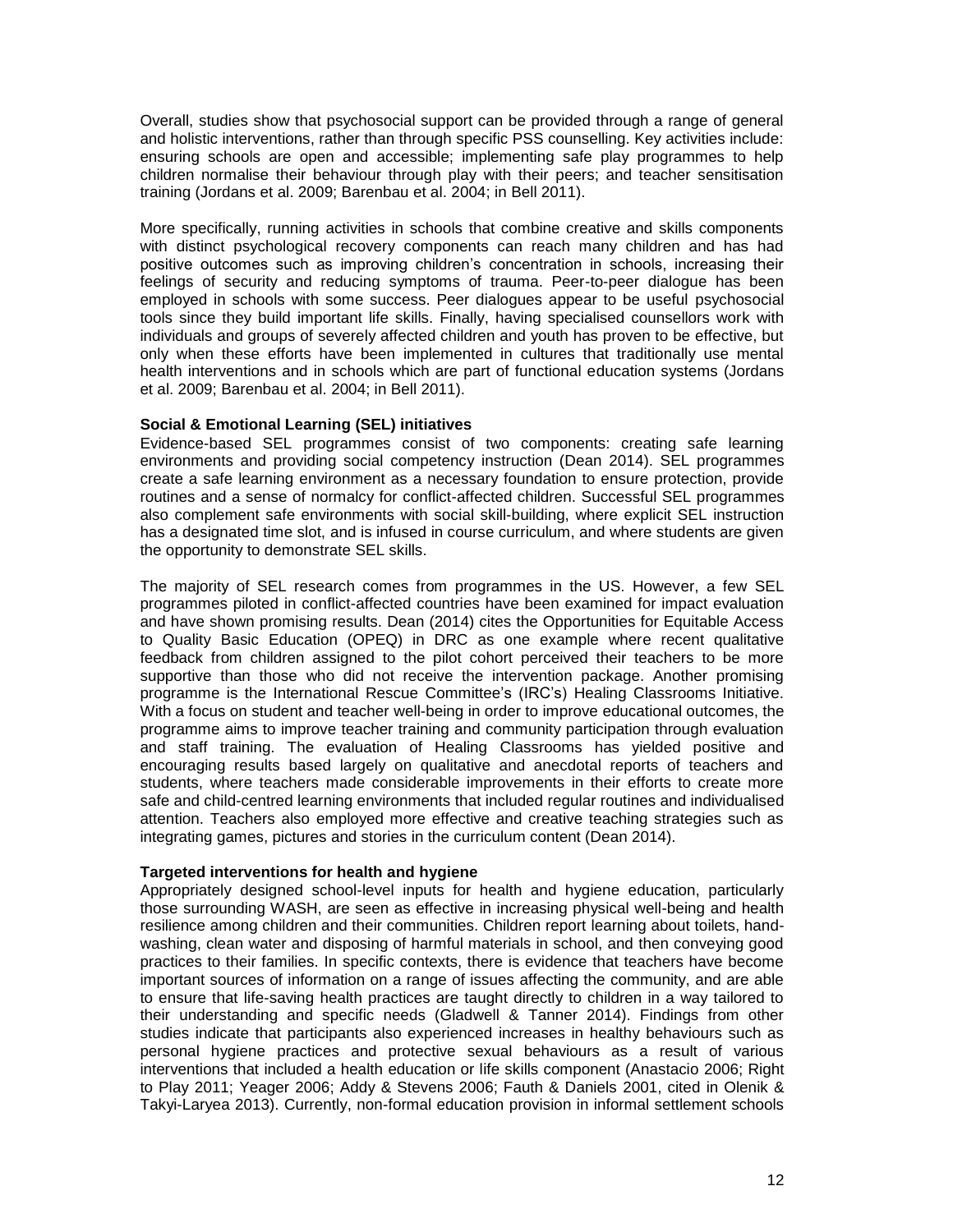for Syrians in Lebanon serves as a platform for greater education, protection, WASH and food distribution provision for refugees (Deane 2016).

## **Targeted interventions for nutrition**

In crisis situations, including food insecurity, education and schooling can provide a vital platform for an integrated emergency response. Evidence has shown that children can be taught to store, prepare and consume food in a safe manner, and, through school-feeding programmes, can at times be supported with nutritional food. Such approaches are seen to be particularly valuable for younger children and those enrolled through early-childhood development programmes (Gladwell & Tanner 2014; Alexander et al. 2010).

**5. Evidence that disaster risk reduction (DRR) education in schools leads to improved resilience, both at the individual and community level**

Little research exists on the effectiveness of disaster risk reduction (DRR) education programmes. Within this, there is little or no research that investigates the effectiveness of DRR programmes in improving resilience to or reducing the impact of conflict-related disasters e.g. attacks on communities; aerial bombings; suicide bombings etc. (Barakat et al. 2012). The majority of research instead focuses on resilience to natural disasters (Burde et al. 2015).

In general terms, it is accepted that a variety of disaster risks are likely to interact in a given context, with conflict and natural hazard stressors both increasing their threat. In this context, DRR teaching and awareness can equip children and families to cope with current crises and support innovative solutions for future events (Gladwell & Tanner 2014).

There is evidence that education can reduce vulnerability to environmental shocks, through teaching communities to assess potential risks and prepare for disaster. It is argued that education systems that prioritise disaster risk reduction (DRR) can use a range of strategies from incorporating emergency preparedness and response planning in education sector plans, implementing early warning systems to alert populations to an impending disaster, and teaching students how to prepare for and respond to disasters. In this context, the skills students learn not only help them protect themselves but also their families and communities (Winthrop & Matsui 2014; Izadkhah 2012). It is reported that older children can respond well to DRR teaching and take home messages, enabling them to prepare for crisis (Gladwell & Tanner 2014). The provision of basic emergency preparedness and response (EPR)/DRR manuals and visual learning aids have been proved to be a key element of increasing knowledge retention and assisting with the dissemination of DRR training messages (Barakat et al. 2012).

Countries with higher proportions of women with secondary education registered fewer fatalities due to natural disasters. Resilience to weather-related disasters such as floods and droughts has also been linked to education of women and girls (Burnett, Guison-Dowdy & Thomas 2013, in Gladwell & Tanner 2014). Studies by the World Bank and the Center for Global Development cited in Winthrop & Matsui (2014), indicate that educating girls and women is an effective way to reduce a community's vulnerability to extreme weather events and climate change. These studies showed that a huge number of weather-related deaths in developing countries could have been prevented if there had been a greater focus on progressive female education policies that included supporting resiliency.

However, approaches to DRR education vary greatly, as do learning and assessment standards. It is frequently difficult to isolate the impact of DDR training programme on participants' knowledge. In addition, delivery mechanisms can progressively diminish participants' knowledge acquisition at successive levels of rollout (Barakat et al. 2012). In many cases, programmes discuss the basic science behind disasters but failed to address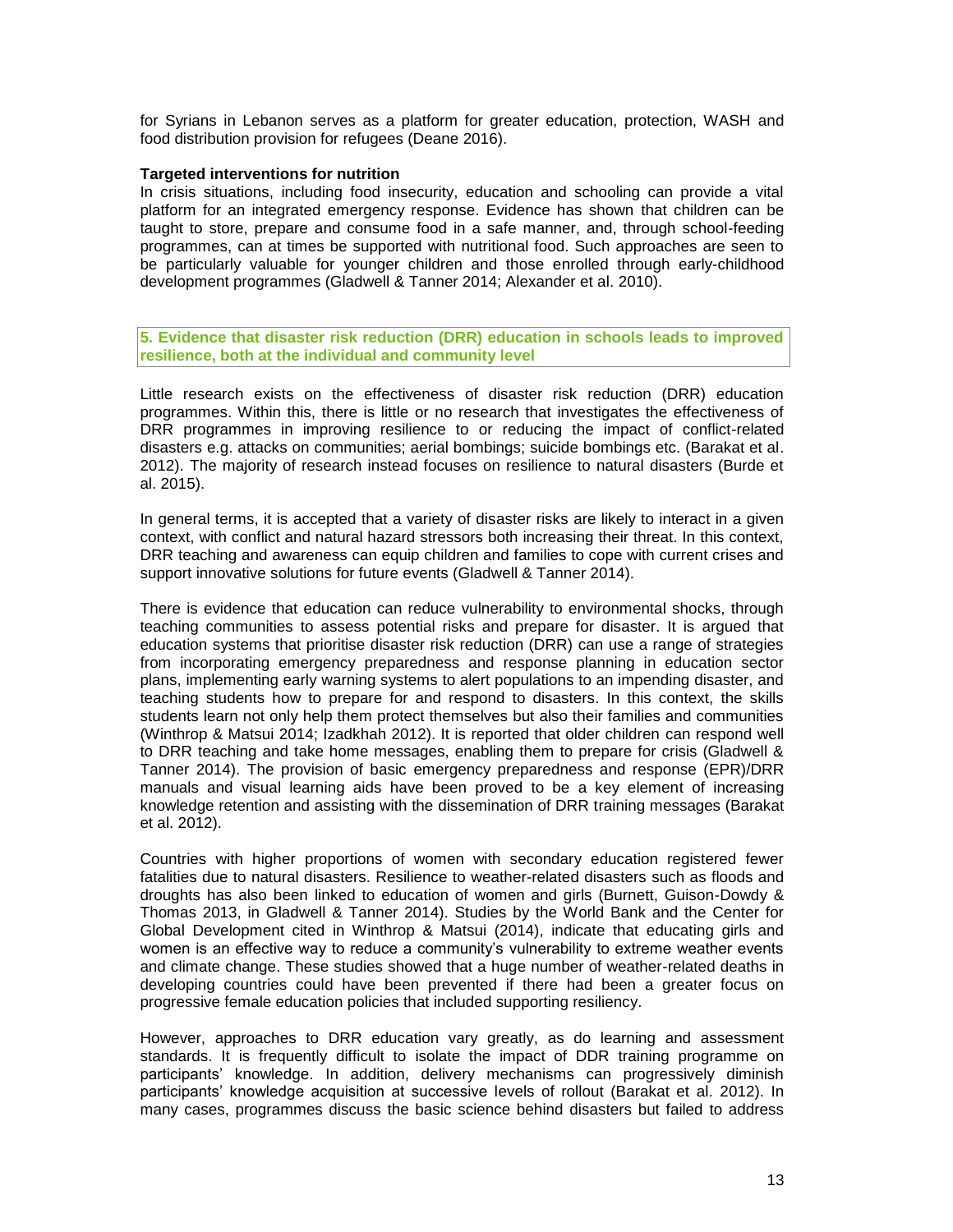preventative measures or means of coping when a disaster strikes (Tekeli-Yesil et al. 2010; Selby & Kagawa 2012, in Burde et al. 2015). Where training participants can demonstrate improvement in their EPR/DRR practices, there are inconsistencies in practices across different countries and at different participant levels (Barakat et al. 2012).

In this context, it is worth noting that findings show that individuals with prior experience with disasters, higher levels of education, and greater social connectivity were more likely than those who have benefitted only from DRR education to be better prepared for responding to disasters (Burde et al. 2015). When compared with direct training provision interventions, greater collaboration with relevant civil society partners, particularly at the local level, is regarded as key to increasing grassroots DRR knowledge base (Barakat et al. 2012).

**6. The extent to which education contributes to peace-building and stabilisation during and in the aftermath of conflict, and how**

It is generally acknowledged that education can be a driver of stability, reconciliation and peacebuilding (UNICEF 2016), and there is growing evidence that educational equity may be a factor in reducing violence (ODI 2016; Alexander et al. 2010). Research demonstrates that there is a positive, significant relationship between several primary education indicators (enrolment, attainment and skill levels), and conflict susceptibility measures, including democratisation, representative forms of government, political and voter rights, and civil liberties (Burnett. N, Guison-Dowdy. A, Thomas. M. 2013, in Gladwell & Tanner 2014). In conflict-affected states, education is a means of socialisation and identity development; education is critical for inclusive post-conflict state-building, and the absence of education is often instrumental in narrow ideologically driven and exclusive nation-building efforts (Deane 2016).

Furthermore, evidence also shows that schools which engage with a diverse cross-section of fragmented communities can help create a sense of belonging by fostering respect and equality, thereby contributing to a more cohesive community. Gladwell & Tanner (2014) cite research in the DRC, where anecdotal evidence from teachers confirms that children tend to gravitate to their own community groups but, as a result of schooling and trained teacher interventions, are able to integrate the children and help them build friendships among different ethnicities and tribes. Community leaders and parents also spoke of growing positive inter-tribal relationships emerging as a result of the schools (Tabane & Human-Vogel 2010; Burnett, Guison-Dowdy, & Thomas 2013; Olenik & Takyi-Laryea 2013, in Gladwell & Tanner 2014).

In the context facing Syrian refugee students and their families, interventions to achieve such outcomes would be of substantial benefit. Syrian communities have reported marginalisation, bullying, and acts of violence in schools. In Jordan and Lebanon, native parents have expressed frustration with the influx of Syrian children, fearing their presence could compromise the overall quality of education. Hostility toward Syrian children has been especially pronounced in Lebanon, in a climate of growing resentment toward refugees. Syrian children describe frequent experiences of verbal or physical abuse from teachers and students in schools (Shuayb, Makkouk, & Tuttunj 2014; Deane 2016). Signs have been posted asking Syrians to leave Lebanon, and there have been forced evictions from informal settlements and violent acts against refugees. Increasing violence has contributed to an undermining of perceptions of school safety (Sirin & Rogers-Sirin 2015). Similarly, in Jordan, teachers supervise shift transitioning to mediate tensions between the Jordanian host community and refugee pupils, because tensions have been known to escalate into confrontation and even fighting (Deane 2016).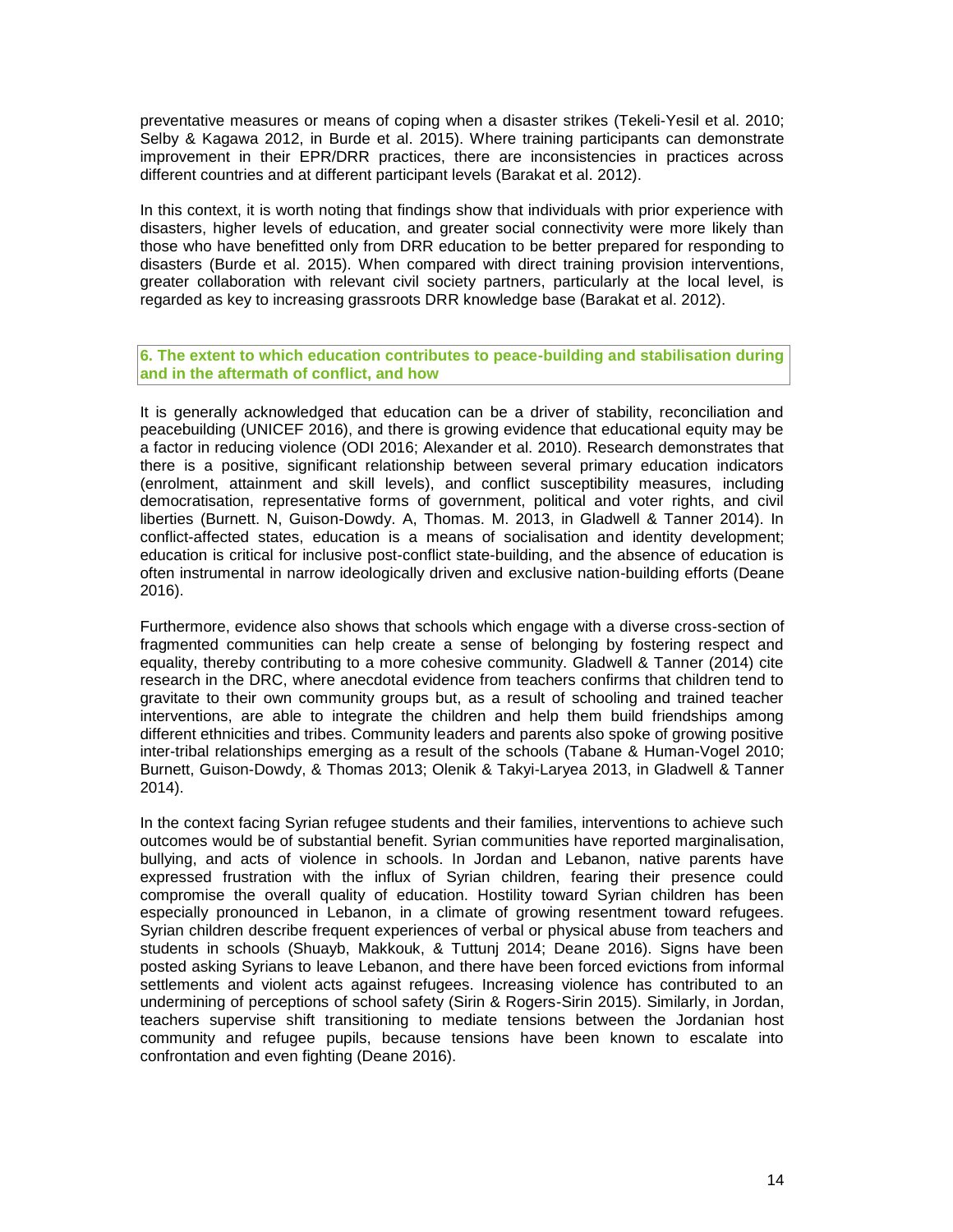In terms of specific programming and systemic interventions, the 2011 Education for All Global Monitoring Report (UNESCO 2011) states that for education to improve the prospects for peace the following must be taken into account:

- Language of instruction Using of a single national language as the medium of instruction in schools can foster a sense of shared identity or fuel violence.
- Reforming the curriculum In particular teaching subjects such as history and religion. Education can be used to erode deeply entrenched divisions by getting students to reflect on multiple identities, and on what unites rather than divides them.
- Devolution of education governance Decentralisation and devolution lead to greater accountability and equity, or a weak government role could hamper peacebuilding efforts.
- Making schools non-violent environments The normalisation of violence in society must be challenged to achieve peace. Corporal punishment needs to be prohibited.

(UNESCO 2011)

A number of international bodies advocate for conflict-sensitive approaches within education policy and practice as a means of addressing circumstances in conflict and post-conflict settings. Furthermore, a number of resources have been developed that seek to provide guidance for states seeking to implement appropriate changes and approaches in the education system. These include INEE's Conflict-Sensitive Education Pack, launched in 2013, and UNICEF's four-year, cross-sectoral Peacebuilding, Education and Advocacy Programme (PBEA), launched in 2012 (Jacob 2013).

A number of evaluations measured the impact of similar multi-component, holistic programs on reduced violence and increased tolerance, and found that conflict affected youth decreased their participation in violent and illicit activities as a result of programming (Blattman & Annan 2011a; Buj, et al 2003; Dahal, Kafle, Bhattarai 2008; Right to Play 2011; Shrestha & Gautam 2010; Yeager 2006; YouthBuild 2010, in Olenik & Takyi-Laryea 2013). Some of these studies attribute this change in behaviour to the inclusion of interventions such as civic engagement, civic education, conflict mediation, and peacebuilding. Changes were also noted in youth attitudes about conflict or violence, along with youth having a better understanding of differences in peers and more positive feelings toward community leaders when offered a holistic programme that often included civic education or conflict mediation (Addy & Stevens 2006; Mercy Corps 2012; Fauth & Daniels 2001; Yeager 2006; Nigmatov 2011; Buj et al 2003; Gouley, Kanyatsi 2010, in Olenik & Takyi-Laryea 2013).

In terms of educational content and curriculum, Burde et al. (2015) found a lack of evidence regarding the relationship between educational content and participation in/support for violence. They note that programmes such as human rights education and conflict resolution education were rarely evaluated in a rigorous manner, and it is often not possible to assess their impact on student attitudes and behaviour. They found that peace education programmes were among the most widely evaluated type of programmes regarding learning outcomes, but that few studies used experimental designs and most evaluations tended to look at the impact of programmes as a whole, without looking at the impact of different components. Finally, such studies generally evaluate the short term effects and there is a lack of evidence on the longer term outcomes (Naylor 2015).

In general terms, while it is accepted that while there is a relationship between education plus peace and stability, it is heavily mediated by the quality and distribution of services (Winthrop & Matsui 2014). Inequitable access to educational opportunity as between different ethnic or other groups enhances tensions that can give rise to civil conflict. Curricula and textbooks that privilege certain ethnic groups can have the same effect (Sinclair 2010). However, the degree to which peace-building and stabilisation interventions within education can offset the likelihood of conflict reoccurring over the medium and longer term are difficult to attribute exclusively (Burde et al. 2015; Sinclair 2010). Longer-term comparative studies on the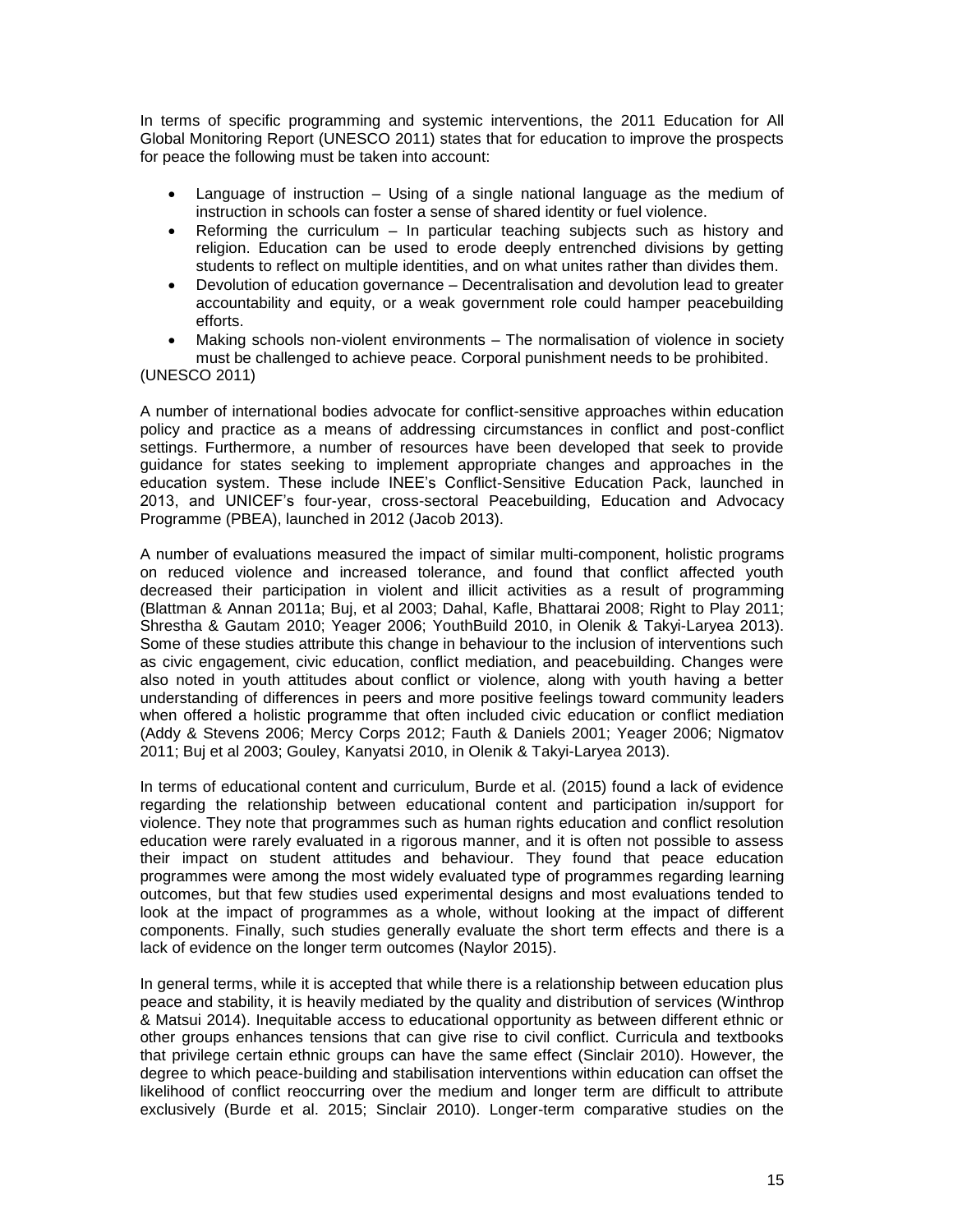positive correlation between education and stability are needed to analyse further causation (Gladwell & Tanner 2014; Sinclair 2010).

**Key factors and interventions that can support education's contribution to peacebuilding and stabilisation include the following:**

## **Systemic inputs to education to contribute to peace-building and stabilisation during and in the aftermath of conflict:**

#### **Access to schooling and the impact on stability**

There is some inconclusive evidence of the link between out-of-school youth and increased likelihood of conflict. Evidence from a number of quantitative case studies and cross-national surveys showed that states with large populations of predominately male youth were more likely to experience conflict if their populations had lower levels of education (Barakat & Urdal 2009; Collier & Hoeffler 2004; Collier et al. 2004; Ostby & Urdal 2010, in Burde et al. 2015). However, this relationship was mediated by various other factors in these countries, such as income level, national resources, and regime type. Observational research from Sierra Leone indicates that youth without access to education were nine times more likely to join violent conflict than those who attended school (Humphreys & Weinstein 2008, in Burde et al. 2015). Children who are not formally educated are more likely to feel marginalised and hopeless, making them vulnerable targets for radicalisation. In the Syrian context, for example, it is reported that ISIS is believed to be actively recruiting Syrian youth in Lebanon, taking advantage of the high levels of alienation and hostility they are experiencing as refugees (Sirin & Rogers-Sirin 2015).

At a community level, surveys among parents in conflict-affected settings revealed anecdotal evidence that when children were occupied and in school, they were less likely to be involved in community-level disruption, and less likely to be involved in criminal and militia activity (Gladwell & Tanner 2014).

However, in achieving this, there is a need to ensure that conflict sensitive programmes and policies are implemented in order to address inequitable access to education, and reduce the likelihood of tension between groups, or between citizens and the state (Thompson 2015). This involves overcoming administrative and cost barriers to enrolment; providing learning opportunities that are inclusive and accessible to all, including speakers of non-dominant language groups, refugees, displaced persons, and students with disabilities; eliminating discriminatory registration, admission, or graduation practices; and, in the context of IDP and refugee communities, ensuring grant recognition and equivalency certificates for refugee education programmes and implementing processes for validating academic achievements gained by students in another country, for example refugee students or students returning home after being refugees (INEE 2013; UNICEF 2012; Koons 2015).

#### **The role of community engagement in education in conflict-affected settings**

Engaging the community has been proven to support the reintegration of youth after conflict and crisis and the achievement of long-term stability (Corazon de la Paz 2007, in Olenik & Takyi-Laryea 2013). For the most part, capacity building in the community involves ensuring that the environments where youth come to learn are supportive and enabling, and that the content of what they are learning is relevant to their lives (Olenik & Takyi-Laryea 2013). Such approaches are being advocated for in the context of education for Syrian children in Lebanon (Shuayb, Makkouk, & Tuttunj 2014).

In discussing the role of community engagement in providing support to education in conflictaffected contexts, Burde et al. (2015) note that, according to observational research, and depending on national context, some community-based interventions for school-based management, school administration and other activities may have effects on resolving or exacerbating social and political tensions. In support of this, Gladwell & Tanner (2014) cite a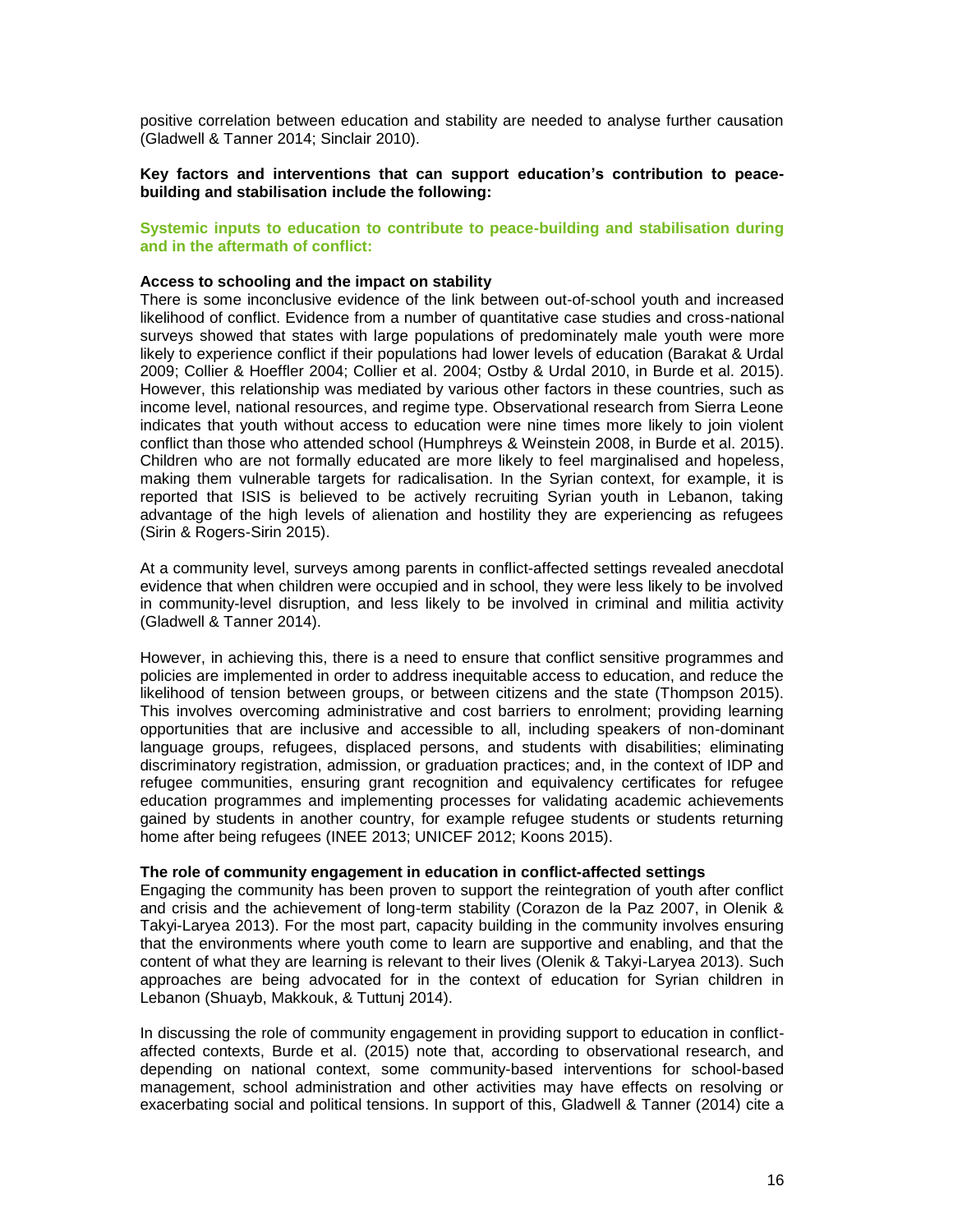case in North Kivu, DRC, where people from different groups displaced by inter-ethnic clashes were rebuilding their homes around the school where their children play together. The school setting where community children were teaching, playing and learning together was perceived to support the development of more cohesive communities. Social cohesion helped children to form social connections and combine the interests of different groups under institutional setting. It also helped children, young people, teachers and parents to deal better with differences and create a more integrated community, limiting the likelihood of small incidents escalating into violence (Pigozzi 1999, Martinez 2013 in Gladwell & Tanner 2014).

However, in other contexts, where communities were already largely homogenous and isolated, community participation did not improve ethnic relations among parents (Burde et al. 2015).

## **Educational inputs to contribute to peace-building and stabilisation during and in the aftermath of conflict**

#### **Integration of conflict-sensitive curricula**

In general terms, it is recognised that the content and style of standard educational processes can and has contributed to conflict. In addressing this, a number of commentators advocate for the role of curriculum reform in avoiding or addressing intergroup tensions, negating a culture of violence, and overcoming stereotypes (Alexander et al 2010; Sinclair 2010). Specific curricula contributions that can contribute to a peaceful society include topics such as: critical thinking; conflict prevention; peaceful conflict resolution; peace education; human rights; humanitarian action and law; respect for diversity; and responsible citizenship. This is accompanied by revised teaching and learning materials that include content and graphics representing all identity groups, and exclude content and graphics biased against any identity groups (Koons 2015; Sinclair 2010).

#### **Peace education**

Peace education is founded upon the idea that education can be used for conflict resolution and peace-building by fostering an atmosphere of non-violence and reconciliation among learners, typically through direct contact between groups, on the assumption that it will diffuse into the community. Key components of peace education include activities and lessons on sharing and working in groups, interacting with others, and dealing with emotional stress positively (Webster 2013, in Burde et al. 2015).

Existing observational evidence shows that peace education often positively affects attitudes and perceptions. Where populations are living in protracted or post-conflict contexts, peace education activities that require contact between groups show promise in affecting attitudes and perceptions positively in the short term (Gladwell & Tanner 2014; Burde et al. 2015).

For example, the UNHCR Peace Education Programme was initially developed by UNHCR in camps for Sudanese and Somali refugees in Kenya, and has been used widely with many other conflict affected communities, both within and outside of camp settings (UNESCO 2011; Baxter 2013). It delivers peace education as a separate subject, and includes a number of specific components including a teacher training programme, with a training manual, community education components and reinforcement through informal education including street drama, posters and sporting events (Baxter 2013). Evaluations have shown that success (e.g. increased problem-solving skills in relation to local conflicts, falling crime rates, and increased community ownership) was dependent on the interaction between these components, and could not be attributed to a specific activity within the programme (Jäger 2014). A similar programme implemented by Help the Afghan Children features a number of components including: a set of storybooks for reading, discussing and using as the basis for drama; a designated space in schools for teaching and learning about peace; a teacher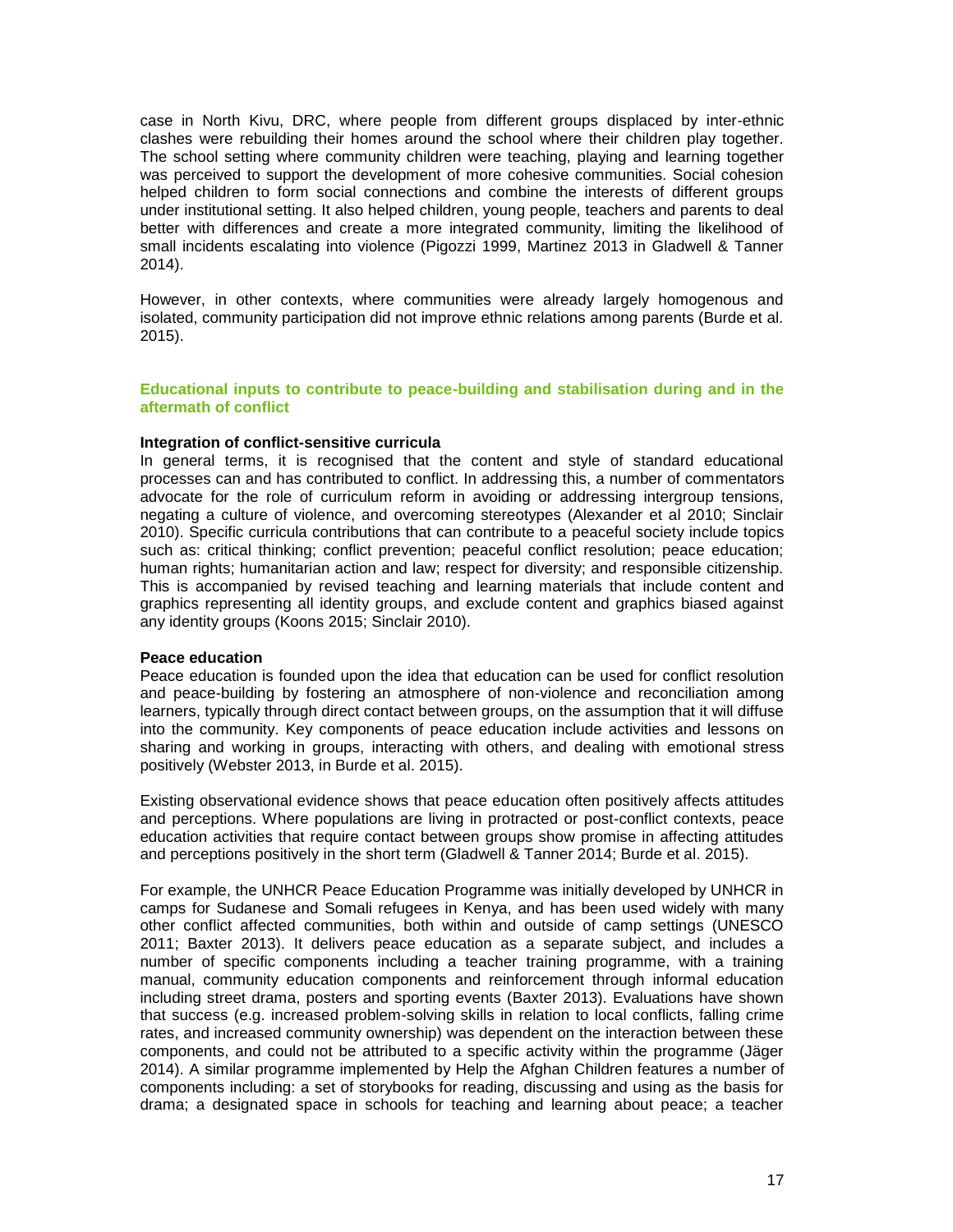training course; and training for local school committees on peace education, in their schools and communities. Initial results in the schools where the programme was first implemented showed a reduction in observed aggressive behaviour (e.g. bullying, fighting) and an increase in students modelling peaceful positive behaviour, including the development of friendships between different ethnic groups who had previously fought (Sadeed 2013).

The above evaluations assessed the short-term impact of peace education. There is a paucity of evidence on long-term effects of peace education on conflict-affected communities (Burde et al. 2015).

#### **Civic education**

Some evidence shows that educational inputs covering issues of citizenship and political engagement can help youth better understand the role of government and their civic responsibilities (Abdalla 2012; Rea 2011; Gouley & Kanyatsi 2010; Shrestha & Gautam 2010; Dahal, Kafle, & Bhattarai 2008, cited in Olenik & Takyi-Laryea 2013). In these studies, youth reported increased civic awareness and involvement in political processes (Olenik & Takyi-Laryea 2013).

In their review of the literature on the impact of civics and citizenship education within the secondary school curriculum, Lopes Cardozo et al. (2015) note that there is great potential, in theory, for civics education to promote peacebuilding behaviours and attitudes among youth. However, empirical studies of citizenship education in conflict-affected settings frequently find that the lessons fail to engage young people, and in some cases, when badly delivered, may thwart rather than enhance young people's peacebuilding agency. Citizenship courses were often found to be very abstract and decontextualised, and failed to relate to lived experiences. The review cites studies in Lebanon and Northern Ireland where citizenship education classes were considered by students to be irrelevant as they failed to address key issues that mattered to them. The pedagogical approaches used were found to be too reliant on rote learning with limited space for discussion. In general terms, these findings are also confirmed by Osler & Yahya (2013) in their study of similar education interventions in postconflict Kurdistan-Iraq.

#### **Schooling models**

In addition to what children learn in school, there is some anecdotal evidence that how the school environment expects them to learn is essential in transforming values, attitudes and behaviours through sensitivity to community dynamics and an awareness of the underlying causes of conflict. When a conflict-sensitive, peace-oriented schooling model is adopted, positive critical thinking and self-reflection can be promoted among children (Sinclair 2010).

When combined with school-level codes of conduct for students and teachers, sustainable teacher training and active partnerships with the community, it is reported that learning can challenge the use of violence to solve problems and act as a catalyst for peace-building at community level. In such school settings, children report of changes in thinking as a result of learning, including respect of others, both in their immediate family, and in the community more broadly. This in turn is reported to have translated into an ability to solve problems without resorting to violence. In one study, more than 80% of parents consulted confirmed that they had seen changes in their children since they started learning about respect and peace at school (Gladwell & Tanner 2014).

Conversely, the presence of violence in schools, including corporal punishment, has physical, psychological and social effects. Firstly, evidence suggests it has a significant impact on participation and attainment in education. Secondly, it increases the risk of children themselves behaving aggressively. Thirdly, some evidence exists that shows that violence in schools can contribute towards a community- or social-level cycle of conflict (UNESCO 2011).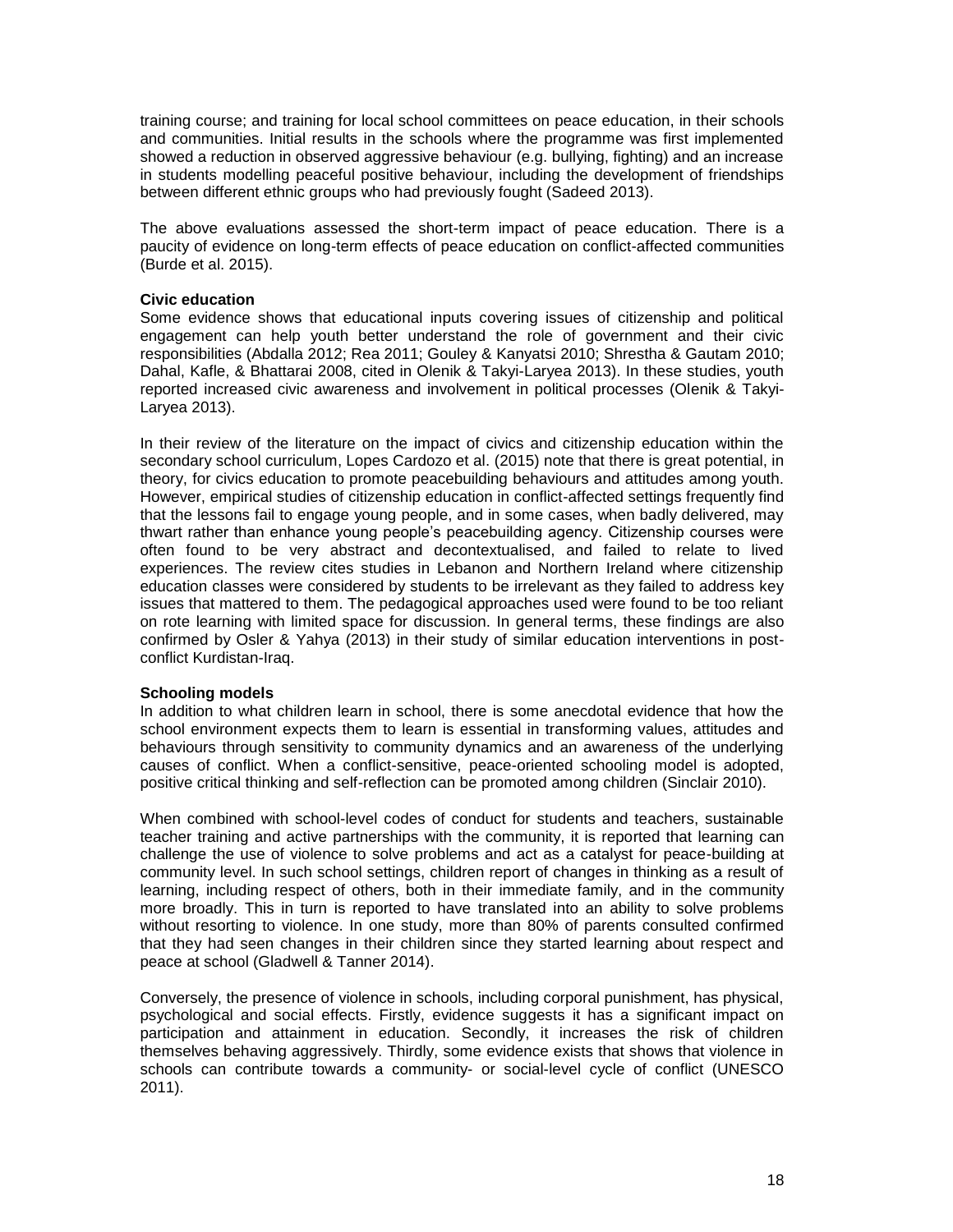## **Approaches to history education**

History education in conflict-affected settings is frequently seen as problematic, given differing community perspectives on historical events, particularly at national levels. Historical educational content may be associated by some with state political repression or control, or it may also act as a tool of war, sustaining hostilities among students (Cole 2013). Currently, in Syria, the basic curriculum taught in non-state controlled areas omits History as a subject, whereas the basic curriculum taught in government controlled areas retains History as a subject (UNICEF 2015).

However, the avoidance of history as a subject is also problematic. Existing observational evidence shows that silence in classrooms on contested and painful histories is related to negative outcomes in learner perceptions and attitudes of history and identity (Cole 2013). For example, structured and unstructured interviews with 30 teachers and observations of their classrooms showed that history textbooks and history teaching were silent about Lebanon's civil war because 'talking history means talking politics. And, talking politics will only ignite new wars' (van Ommering 2015). Based on interviews and informal conversations with 350 students aged 7–15, Lebanese students had difficulty in understanding their social and political surroundings and in drawing lessons from the past (van Ommering 2015). As vital historical events were neglected in the schools, students resorted to alternative sources of information such as family, peers, and political media and clubs that often reinforced onesided and groundless historical accounts (Burde et al. 2015).

#### **Language of instruction**

The choice of language of instruction can be a highly divisive issue in fragile and conflict affected countries. Imposition of a dominant language as the language of instruction may serve to repress or further marginalise speakers of other languages and act as a barrier to learning. In some cases this can lead to resentment that can fuel conflict (Naylor, 2015).

In multilingual societies there may be a strong case for using a single language of instruction to promote national unity and shared identity. The 2011 Education For All Global Monitoring Report (UNESCO 2011) compares indicators of national unity in Tanzania, which uses Kiswahili as the medium of instruction at primary schools, with Kenya, which uses both mother tongue and English. Tanzanians showed much higher levels of identifying with their nationality over their ethnicity, of trusting other nationals and sense of fair treatment, contributing to reductions in the likelihood of conflict. In contrast, Uganda has a mother tongue education policy which aims, in part, to address marginalisation of groups in the North which has led to conflict in the past. However, this policy is perceived very negatively by beneficiaries, who claim it exacerbates inequality by limiting their access to education in English (Naylor 2015; Omoeva and Gale 2015, in Naylor 2015).

These conflicting issues are highlighted in the current context of education for Syrian children in Lebanon (Shuayb, Makkouk, & Tuttunj 2014). Lebanon's languages of instruction (Arabic, French and English) compound the learning challenge for the small minority of Syrian refugees currently in formal education. In Lebanon, English and French are taught as second languages, and the language of instruction for maths and science is either French or English. In Syria, English and French are taught as foreign languages rather than second languages (Deane 2016). The linguistic challenges facing Syrian children are a substantial disincentive to engagement with schooling (Shuayb, Makkouk, & Tuttunj 2014). However, in one nonformal education location, when bilingual Arabic-English children's books were being distributed to refugee children, the teacher expressed surprise when a child who had not spoken in class before volunteered to read the book in English to the whole class. Engaging in English rather than in Arabic facilitated a new route to communication (Deane 2016).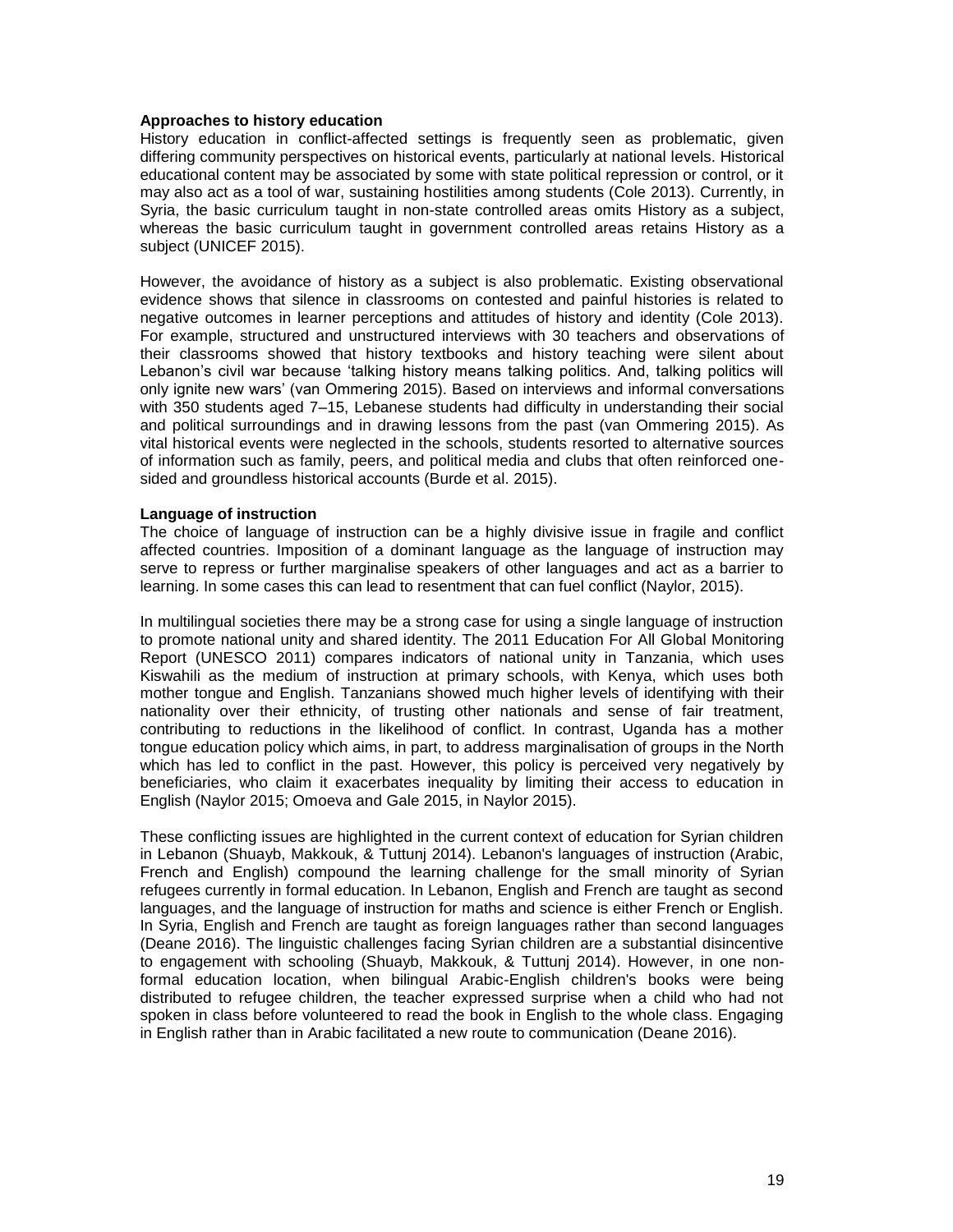**7. Bibliography**

A World at School (2016) Scorecard on Education in Crises<http://bit.ly/1SVUpHC>

Alexander, J., Boothby, N. & Wessells, M. (2010) Education and protection of children and youth affected by armed conflict: An essential link, in UNICEF (2010), Protecting Education from attack: a state-of-the-art review, UNICEF.

Bailey, S. (2011) Humanitarian action, early recovery and stabilisation in the Democratic Republic of Congo Humanitarian Policy Group Working Paper, ODI <https://www.odi.org/sites/odi.org.uk/files/odi-assets/publications-opinion-files/7239.pdf>

Barakat et al. (2012) 'Building a culture of resilience: the final report of the evaluation of capacity development in, and its impact on the institutionalisation of, emergency preparedness and response (EPR) and Disaster Risk Reduction (DRR) in the education sector in ESAR', The Post-war Reconstruction & Development Unit & the Institute for Effective Education, University of York, UNICEF.

Baskin, K. (2014) Case Studies on Social and Emotional Learning: SEL applications for Postconflict, Disarmament, Demobilization & Reintegration and Disaster Risk Reduction Scenarios in Rwanda, Mozambique & Sri Lanka, Columbia University

Baxter, P. (2013) Development of the INEE Peace Education Programme. In Sinclair, M (Ed.) (2013) Learning to Live Together: education for conflict resolution, Responsible citizenship, Human Rights and Humanitarian norms. Doha: Protect Education in Insecurity and Conflict. pp 148-161

Bell, E. (2011) What is the evidence that psychosocial activities in education in emergency contexts help children in their education? DFID Human Development Resource Centre (HDRC) Helpdesk Report. [http://www.heart-resources.org/wp](http://www.heart-resources.org/wp-content/uploads/2011/07/Psycho-Social-Activities-in-Education-in-Emergencies-July-2011.pdf)[content/uploads/2011/07/Psycho-Social-Activities-in-Education-in-Emergencies-July-2011.pdf](http://www.heart-resources.org/wp-content/uploads/2011/07/Psycho-Social-Activities-in-Education-in-Emergencies-July-2011.pdf)

Berry, C. (2009) A Framework for Assessing the Effectiveness of the Delivery of Education Aid in Fragile States, Journal of Education for International Development 4:1 [http://www.equip123.net/jeid/articles/8/Berry-](http://www.equip123.net/jeid/articles/8/Berry-FrameworkAssessingtheEffectivenessDeliveryEducationAidFragileStates.pdf)[FrameworkAssessingtheEffectivenessDeliveryEducationAidFragileStates.pdf](http://www.equip123.net/jeid/articles/8/Berry-FrameworkAssessingtheEffectivenessDeliveryEducationAidFragileStates.pdf)

Burbach, R. (2014). Mapping the Education Response to the Syrian Crisis. INEE [http://reliefweb.int/sites/reliefweb.int/files/resources/Mapping\\_the\\_Education\\_Response\\_to\\_t](http://reliefweb.int/sites/reliefweb.int/files/resources/Mapping_the_Education_Response_to_the_Syrian_Crisis_FINAL.pdf)\_ [he\\_Syrian\\_Crisis\\_FINAL.pdf](http://reliefweb.int/sites/reliefweb.int/files/resources/Mapping_the_Education_Response_to_the_Syrian_Crisis_FINAL.pdf)

Burde, D. et al. (2015) What Works to Promote Children's Educational Access, Quality of Learning, and Wellbeing in Crisis-Affected Contexts, INEE [https://www.gov.uk/government/uploads/system/uploads/attachment\\_data/file/470773/Educat](https://www.gov.uk/government/uploads/system/uploads/attachment_data/file/470773/Education-emergencies-rigorous-review2.pdf) [ion-emergencies-rigorous-review2.pdf](https://www.gov.uk/government/uploads/system/uploads/attachment_data/file/470773/Education-emergencies-rigorous-review2.pdf)

Chatty et al. (2014) Ensuring quality education for young refugees from Syria, Refugee Studies Centre, Oxford University

Cole, E (2013) Ourselves, others and the past that binds us: teaching history for peace and citizenship In Sinclair, M (Ed.) (2013) Learning to Live Together: education for conflict resolution, Responsible citizenship, Human Rights and Humanitarian norms. Doha: Protect Education in Insecurity and Conflict.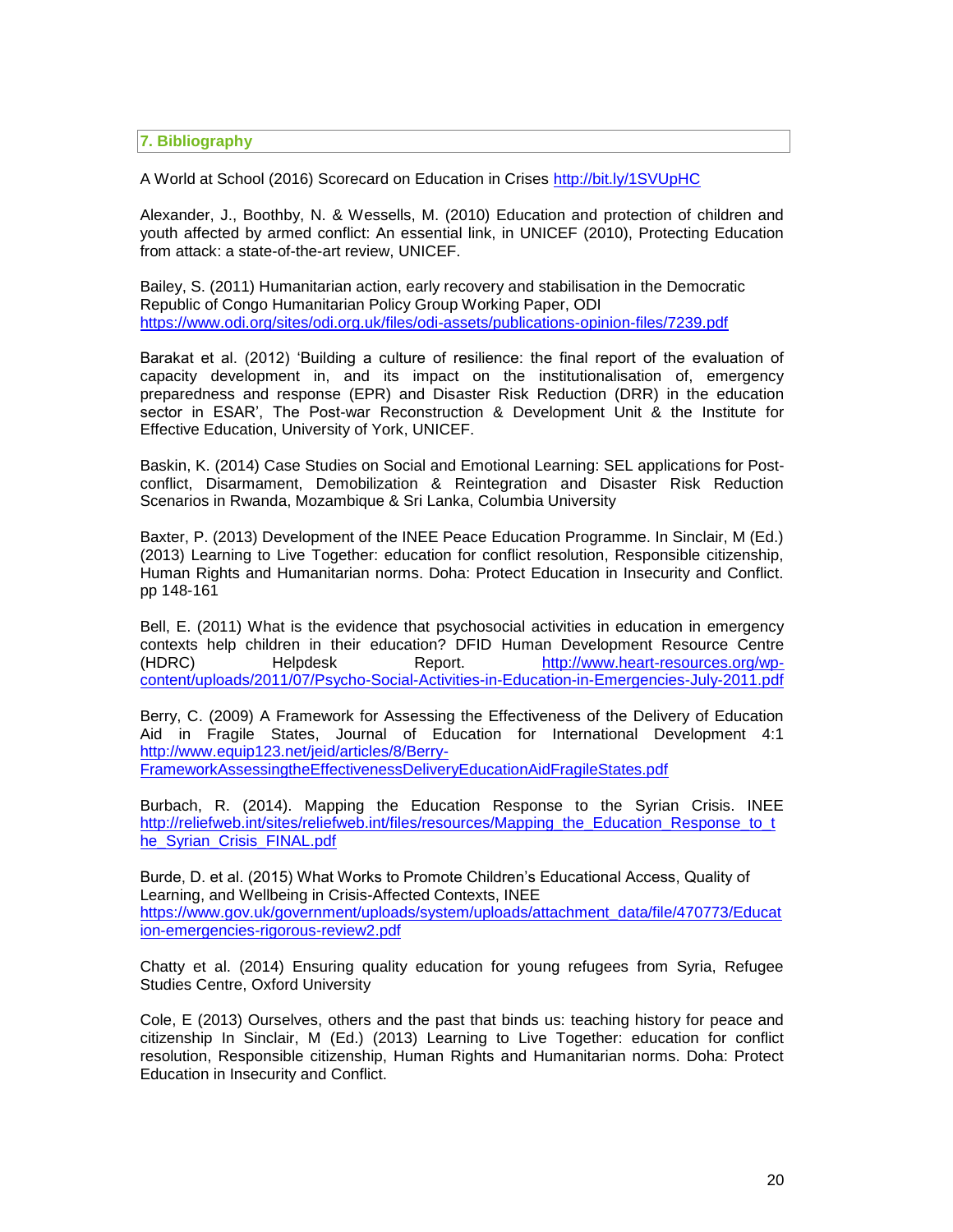Dean, J. (2014) Social and Emotional Learning Infused Programs in Adversity Contexts, Columbia University

Deane, S. (2016) Syria's Lost Generation: Refugee Education Provision and Societal Security in an Ongoing Conflict Emergency, in IDS Bulletin Vol 47, No 3 (2016) Ruptures and Ripple Effects in the Middle East and Beyond: http://bulletin.ids.ac.uk/idsbo/article/view/2729/HTML

Dupuy, K. (2008) Education for Peace: Building Peace and Transforming Armed Conflict Through Education Systems, Save The Children [http://toolkit.ineesite.org/toolkit/INEEcms/uploads/1050/Education\\_for\\_Peace\\_Building\\_Peac](http://toolkit.ineesite.org/toolkit/INEEcms/uploads/1050/Education_for_Peace_Building_Peace.pdf) [e.pdf](http://toolkit.ineesite.org/toolkit/INEEcms/uploads/1050/Education_for_Peace_Building_Peace.pdf)

Education Resilience Approaches (ERA) (2013) Palestine Refugees: Education Resilience Case Report, Washington, DC: The World Bank [http://wbgfiles.worldbank.org/documents/hdn/ed/saber/supporting\\_doc/CountryReports/EDR/](http://wbgfiles.worldbank.org/documents/hdn/ed/saber/supporting_doc/CountryReports/EDR/Case%20report%20Palestine%20refugees_WB.pdf) [Case%20report%20Palestine%20refugees\\_WB.pdf](http://wbgfiles.worldbank.org/documents/hdn/ed/saber/supporting_doc/CountryReports/EDR/Case%20report%20Palestine%20refugees_WB.pdf)

Gladwell, C. & Tanner, L. (2014) Hear it from the Children: Why education in emergencies is critical. London and Oslo: Save the Children UK and Norwegian Refugee Council. [http://www.nrc.no/arch/\\_img/9211343.pdf](http://www.nrc.no/arch/_img/9211343.pdf)

Groneman, C. (2010) Desk study on field-based mechanisms for protecting education from targeted attack, in UNICEF (2010), Protecting Education from attack: a state-of-the-art review, UNICEF.

Harmer, A. & Macrae, J., eds. (2004) Beyond the continuum: The changing role of aid policy in protracted crises, Humanitarian Policy Group Research Report, Report 18, ODI <https://www.odi.org/sites/odi.org.uk/files/odi-assets/publications-opinion-files/279.pdf>

Izadkhah, Y. (2012) Good practices on disaster education and preparedness: testing appropriate methods and tools in teaching earthquakes to pre-schoolers, in Asian Disaster Management News, vol. 13, no. 3.

INEE (2013), INEE Guidance Note on Conflict Sensitive Education, INEE: <http://www.ineesite.org/en/resources/inee-guidance-note-on-conflict-sensitive-education>

Jacob, S. et al. (2013) Rebuilding Resilience in a Changing World: Conflict and crisis sensitive approaches to planning and programming for education systems: UNESCO, IEP & INEE, UKFIET 2013 Symposium Report

Jäger, Uli (2014). Peace Education and Conflict Transformation. Berlin: Berghof Foundation

Koddenbrock, K. & Büttner, M. (2009) The Will to Bridge? European Commission and U.S. Approaches to Linking Relief, Rehabilitation and Development, LRRD http://www.gppi.net/fileadmin/user\_upload/media/pub/2009/Koddenbrock will to bridge 2009.pdf

Koons, C. (2015) What Ministries Can Do to Protect Education from Attack and Schools from Military Use: A Menu of Actions, GCPEA

Lopes Cardozo, M. Higgins, S., Maber, E., Brandt, C.O., Kusmallah, N., Le Mat, M.L.J (2015), Literature Review: Youth Agency, Peacebuilding and Education, Research Consortium Education and Peacebuilding, University of Amsterdam: [http://learningforpeace.unicef.org/partners/research](http://learningforpeace.unicef.org/partners/research‐consortium/research‐outputs/)-consortium/research-outputs/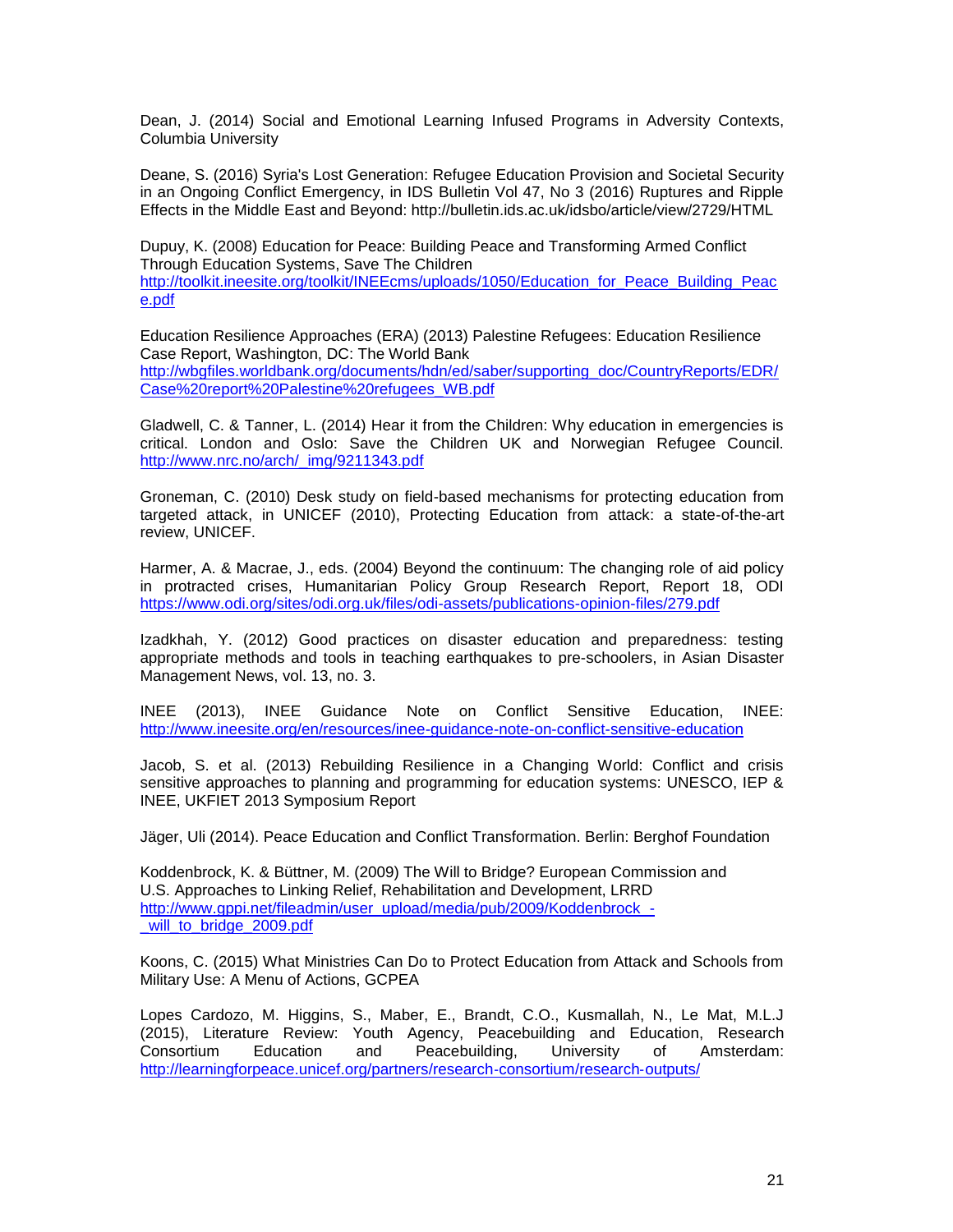Mowjee, T., Grarrasi, D. & Poole, L. (2015) Coherence in Conflict: bringing humanitarian and development aid streams together, Danida um.dk/en/danida-en/partners/.../Coherence%20in%20conflict\_web%201.pdf

Naylor, R. (2015). Curriculum development in fragile states to encourage peace and reduction of conflict. HEART & GSDRC Helpdesk Research Report 1313. Birmingham, UK: GSDRC. <http://www.heart-resources.org/wp-content/uploads/2015/12/HDQ1313.pdf>

Nicolai, S. & Hine, S. (2015) Investment for education in emergencies: a review of the evidence. London: ODI. [https://www.odi.org/sites/odi.org.uk/files/odi-assets/publications](https://www.odi.org/sites/odi.org.uk/files/odi-assets/publications-opinion-files/9450.pdf)[opinion-files/9450.pdf](https://www.odi.org/sites/odi.org.uk/files/odi-assets/publications-opinion-files/9450.pdf)

Novelli M. et al. (2014) The political economy of education systems in conflict-affected contexts. Rigorous Literature Review. London: DFID [https://eppi.ioe.ac.uk/cms/Portals/0/PDF%20reviews%20and%20summaries/Political%20Eco](https://eppi.ioe.ac.uk/cms/Portals/0/PDF%20reviews%20and%20summaries/Political%20Economy%20Education%202014%20Novelli%20report.pdf?ver=2014-11-24-104035-650) [nomy%20Education%202014%20Novelli%20report.pdf?ver=2014-11-24-104035-650](https://eppi.ioe.ac.uk/cms/Portals/0/PDF%20reviews%20and%20summaries/Political%20Economy%20Education%202014%20Novelli%20report.pdf?ver=2014-11-24-104035-650)

Olenik, C. & Takyi-Laryea, A. (2013) State of the Field Report: Examining the evidence in youth education in conflict. USAID

Osler, A. & Yahya, C. (2013) Challenges and complexity in human rights education: Teachers' understandings of democratic participation and gender equity in post-conflict Kurdistan-Iraq. Education Inquiry Vol. 4, No. 1, March 2013, pp. 189–210

Overseas Development Institute (2016) Education Cannot Wait – proposing a fund for education in emergencies, ODI [https://www.odi.org/publications/10405-education-cannot](https://www.odi.org/publications/10405-education-cannot-wait-fund-education-emergencies)[wait-fund-education-emergencies](https://www.odi.org/publications/10405-education-cannot-wait-fund-education-emergencies)

Sadeed, S. (2013) Peace education can make a difference in Afghanistan. In Sinclair, M (Ed) (2013) Learning to Live together: education for conflict resolution, Responsible citizenship, Human Rights and Humanitarian norms. Doha: Protect Education in Insecurity and conflict. pp 128-133

Save the Children Alliance (2008) Where Peace Begins: Education's role in conflict prevention and peacebuilding. London

Sinclair, M. (2010) Protecting through curriculum: A call for collaboration in UNICEF (2010), Protecting Education from attack: a state-of-the-art review, UNICEF.

Sirin, S.R. & Rogers-Sirin, L. (2015) The Educational and Mental Health Needs of Syrian Refugee Children. Washington, DC: Migration Policy Institute. [http://www.migration4development.org/sites/default/files/fcd-sirin-rogers-final\\_0.pdf](http://www.migration4development.org/sites/default/files/fcd-sirin-rogers-final_0.pdf)

Shah, R. (2014) Evaluation of the Norwegian Refugee Council's Palestine Education Programme, NRC

Shuayb, M., Makkouk, N. & Tuttunj, S. (2014) Widening Access to Quality Education for Syrian Refugees: The role of private and NGO sectors in Lebanon. Centre for Lebanese Studies [http://lebanesestudies.com/wp-content/uploads/2014/09/Widening-Access-to-Quality-](http://lebanesestudies.com/wp-content/uploads/2014/09/Widening-Access-to-Quality-Education-for-Syrian-Refugees-the-role-private-and-NGO-sectors-in-Lebanon-.pdf)[Education-for-Syrian-Refugees-the-role-private-and-NGO-sectors-in-Lebanon-.pdf](http://lebanesestudies.com/wp-content/uploads/2014/09/Widening-Access-to-Quality-Education-for-Syrian-Refugees-the-role-private-and-NGO-sectors-in-Lebanon-.pdf)

Talbot, C. (2013) Education in Conflict Emergencies in Light of the post-2015 MDGs and EFA Agendas, NORRAG Working Papers #3

[http://www.norrag.org/fileadmin/Working\\_Papers/Education\\_in\\_conflict\\_emergencies\\_Talbot.](http://www.norrag.org/fileadmin/Working_Papers/Education_in_conflict_emergencies_Talbot.pdf) [pdf](http://www.norrag.org/fileadmin/Working_Papers/Education_in_conflict_emergencies_Talbot.pdf)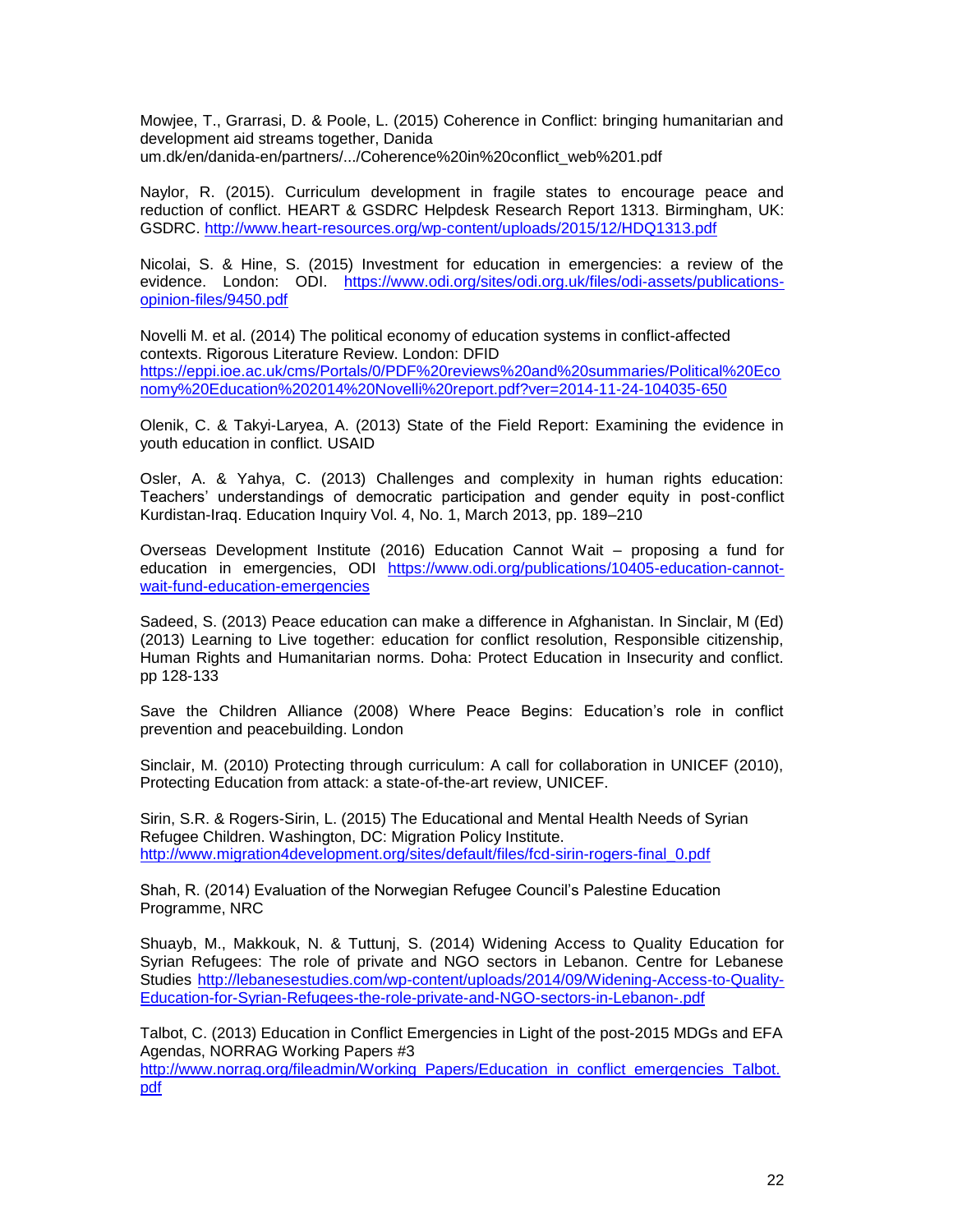Thompson, H. et al. (2014) The Role of Communities in Protecting Education from Attack: Lessons Learned, GCPEA

Thompson, S. (2015) Links between education and peace, HEART & GSDRC Helpdesk Report <http://www.heart-resources.org/wp-content/uploads/2016/01/HDQ1308.pdf>

Tyrer, R. A., & Fazel, M. (2014). School and community-based interventions for refugee and asylum seeking children: A systematic review. Plos One, 9(2).

UN (2016) Report of the UN Secretary-General for the World Humanitarian Summit: One Humanity: Shared Responsibility, UN<http://bit.ly/21f0j8v>

UNESCO (2011) EFA Global Monitoring Report 2011: The hidden crisis: armed conflict and education, New York:<http://unesdoc.unesco.org/images/0019/001907/190743e.pdf>

UNICEF (2009) Child Friendly Schools Programming: Global Evaluation Report. New York

UNICEF (2012) Conflict Sensitivity and Peacebuilding in UNICEF: Technical Note, UNICEF: <http://learningforpeace.unicef.org/resources/conflict-sensitivity-and-peacebuilding-in-unicef/>

UNICEF (2015) Curriculum, Certification & Accreditation for Syrian Children

UNICEF (2016) Education Cannot Wait: A Fund for Education In Emergencies, UNICEF **Briefing** 

Van Ommering, E. (2015). Formal history education in Lebanon: Crossroads of past conflicts and prospects for peace. International Journal of Educational Development, 41, 200-207.

Winthrop, R. & Matusi, E. (2013) A New Agenda for Education In Fragile States, Brookings

World Bank & IRC (2013) Learning and Resilience: The Crucial Role of Social and Emotional Well-being in Contexts of Adversity. Education Notes.

#### **8. Additional information**

## **Author**

This query response was prepared by **Chris Joynes**

**About Helpdesk reports:** The HEART Helpdesk is funded by the DFID Human Development Group. Helpdesk reports are based on 3 days of desk-based research per query and are designed to provide a brief overview of the key issues, and a summary of some of the best literature available. Experts may be contacted during the course of the research, and those able to provide input within the short time-frame are acknowledged.

For any further request or enquiry, contact [info@heart-resources.org](mailto:info@heart-resources.org)

HEART Helpdesk reports are published online at [www.heart-resources.org](http://www.heart-resources.org/)